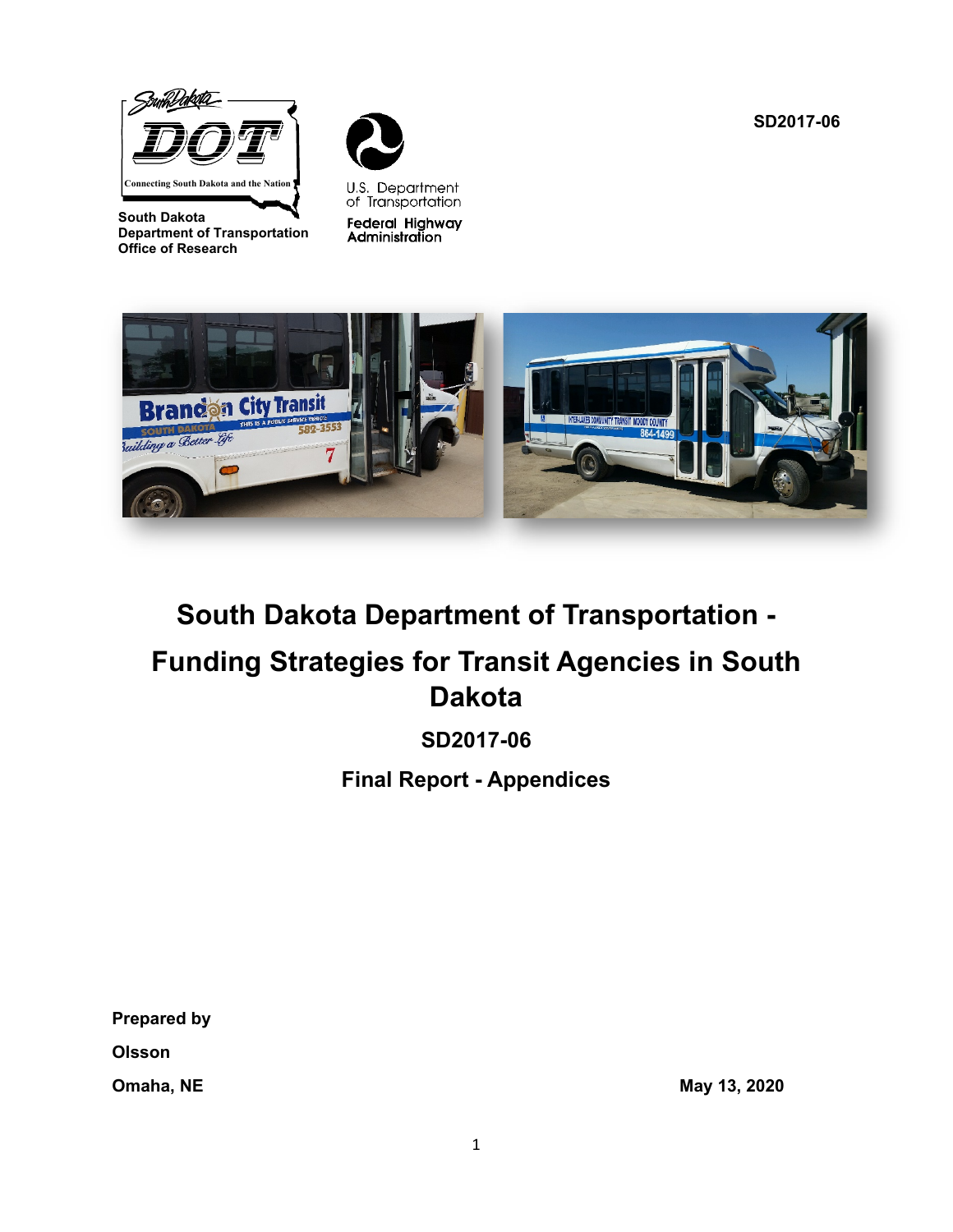Appendix A – Survey Introductions and Questions

Appendix B – 2019 Funding Guide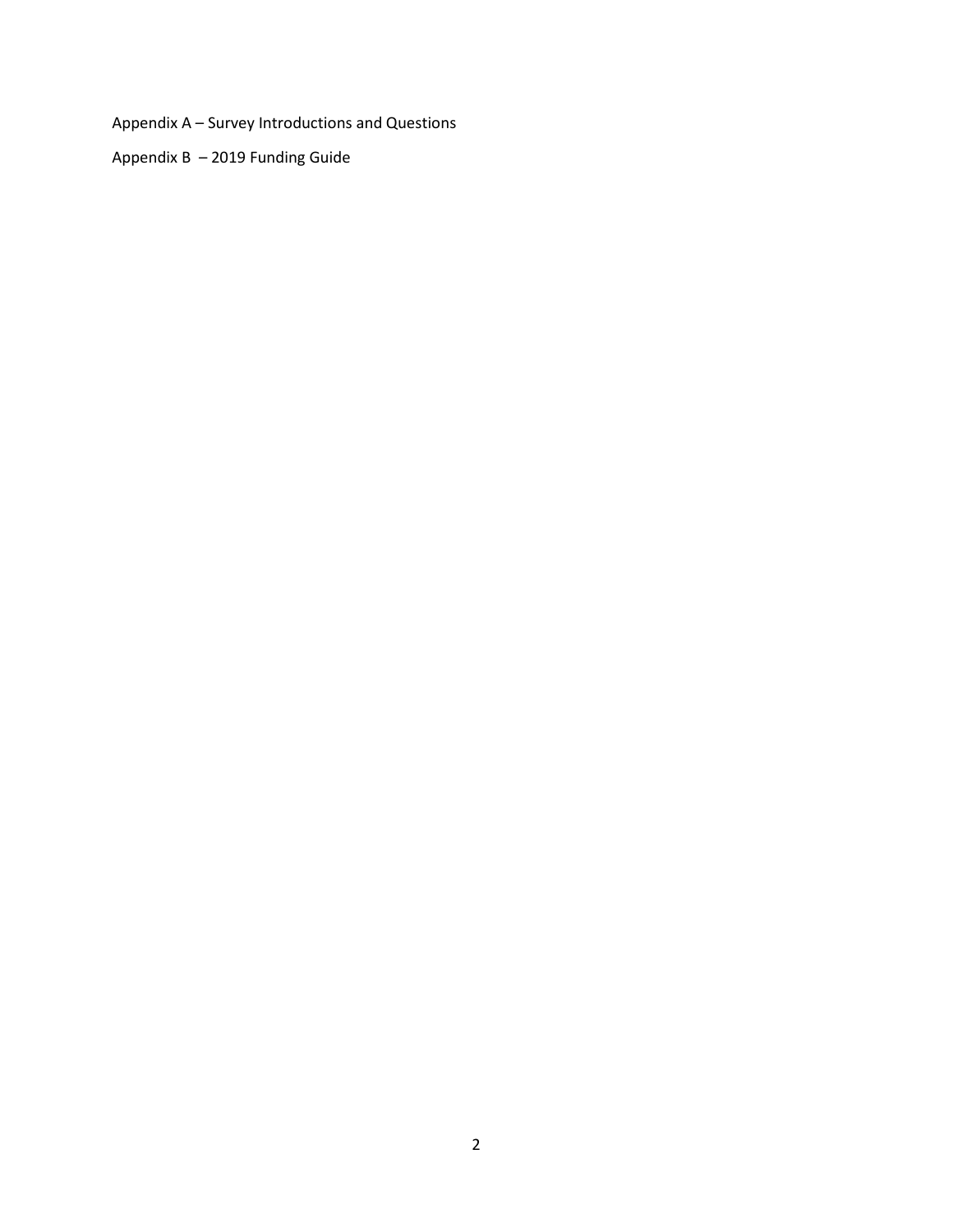## **Appendix A**

## **South Dakota Transit Survey – Email Outreach**

#### • **SD Transit Agencies**

Subject Line: SD Transit Study - Transit Survey

Transit Managers –

The South Dakota Department of Transportation, Research Office initiated a Funding Strategies Study in March 2018 to assist transit agencies with setting fares that are equitable, affordable, and appropriate to the community. Each transit agency within the state is asked to complete the survey. The active survey link below takes you to the survey. Your survey responses will assist in developing baseline data for the study efforts. Surveys will be collected through the end of August 2018.

## <https://www.surveymonkey.com/r/LWQN87H>

The survey is also available in hard copy. The consultant firm, Olsson Associates, is assisting SDDOT with the study efforts and follow-up responses. Please contact SDDOT or Corinne Donahue at Olsson with any questions - cdonahue@olssonassociates.com or 402.970.2344.

THANK YOU!!

Bob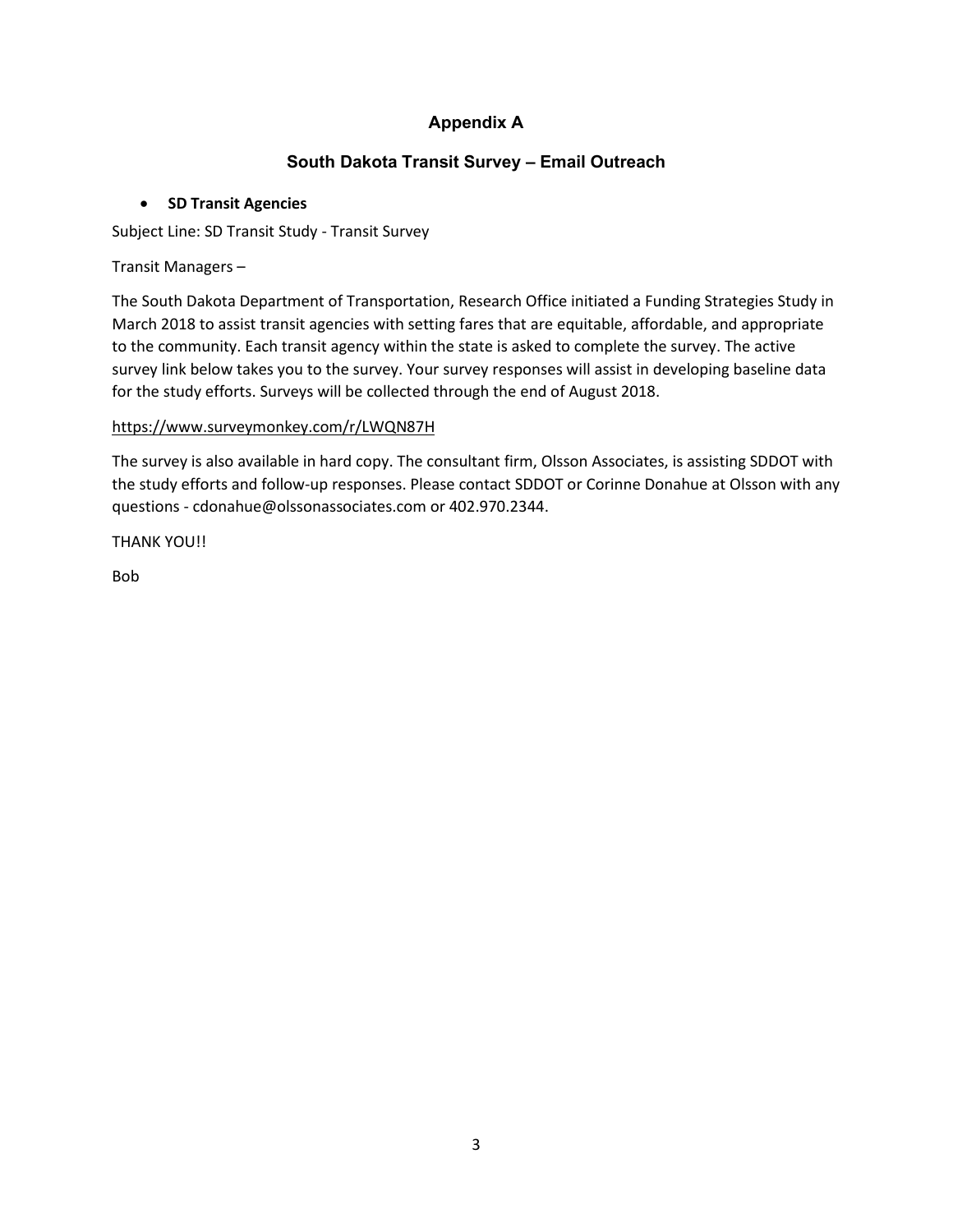## **South Dakota Transit Agency Survey Questions**

| $\mathbf{1}$   | What is your transit agency baseline fare structure, including all passes, tickets, etc? Ex: General Fare - \$1.00; Students - .75 cents;<br>Reduced Fare* - \$.50 cents; Children 5 years and under** - free; Route Deviations = General Public - \$2.00; Reduced Fare* - \$1.00; Bus<br>passes = Elderly & Disabled   \$15 unlimited rides for one month; General Public   \$30 unlimited rides for one month; Students   \$25<br>unlimited rides for one month                                                                                                                |
|----------------|----------------------------------------------------------------------------------------------------------------------------------------------------------------------------------------------------------------------------------------------------------------------------------------------------------------------------------------------------------------------------------------------------------------------------------------------------------------------------------------------------------------------------------------------------------------------------------|
| $\overline{2}$ | What is the usage of each type of pass? (by week, month, or year) Ex: agency averages 200 trips per day:                                                                                                                                                                                                                                                                                                                                                                                                                                                                         |
|                | General Fare - \$1.00; 75 trips - 38% of total one-way trips; Students - .75 cents; 10 trips - 5%; Reduced Fare* - \$.50 cents; - 28 trips -<br>14%; Children 5 years and under** - free - 5 trips - 3%;<br>Route Deviations = General Public - \$2.00; - 2 trips - 1% of total daily one-<br>way trips; Reduced Fare* - \$1.00 - 5 trips - 3%;<br>Bus passes = Elderly & Disabled   \$15 unlimited rides for one month - 35 trips -<br>18%; General Public   \$30 unlimited rides for one month - 30 trips - 15%; Students   \$25 unlimited rides for one month - 10 trips - 5% |
| 3              | What is the history of funding at your agency? Identify line item revenues. Example: Total Admin/Operating = \$716,900; Local (city) -<br>\$268,480; Local (county) - \$6,125; State - \$26,125; Fed 5307 - \$323,920; Fed 5311 - \$12,250; Fed 5311 (f) - \$80,000                                                                                                                                                                                                                                                                                                              |
|                | Total Capital = \$275,750; Local - city - \$45,150; State DOT - \$10,000; Fed 5307 - \$76,600; Fed 5311(f) - \$40,000; Fed 5339 - \$104,000                                                                                                                                                                                                                                                                                                                                                                                                                                      |
| 4              | What partnerships do you have today that affect your passenger fares? For example: do you partner with any colleges, hospitals, human<br>service agencies, taxis, etc.                                                                                                                                                                                                                                                                                                                                                                                                           |
| 5              | How was the cost for each partnership developed? (ex: Cost per hour, cost per trip, discounted base rate, etc.)                                                                                                                                                                                                                                                                                                                                                                                                                                                                  |
| 6              | When was the last time the cost estimates were analyzed for any partnerships?                                                                                                                                                                                                                                                                                                                                                                                                                                                                                                    |
| 7              | In the past decade, human service coordination has increased across the country. Has your transit agency coordinated with any local or<br>regional human service divisions? If so, what was the service and how was it contracted - with DHS or individual participants? What DHS<br>funding was used to support the service?                                                                                                                                                                                                                                                    |
| 8              | Is your agency a Medicaid transportation provider?                                                                                                                                                                                                                                                                                                                                                                                                                                                                                                                               |
| 9              | Do you have a fare policy in place?                                                                                                                                                                                                                                                                                                                                                                                                                                                                                                                                              |
| 10             | How were the existing baseline fares developed? Who makes the final decision for adopted baseline fares?                                                                                                                                                                                                                                                                                                                                                                                                                                                                         |
| 11             | When were the last fare changes made? What was the impetus for the change?                                                                                                                                                                                                                                                                                                                                                                                                                                                                                                       |
| 12             | What was the process to change the fare? Did your agency complete a fare revenue assessment to determine impact to the agency?<br>Prior to this change, what was the previous fare change?                                                                                                                                                                                                                                                                                                                                                                                       |
| 13             | Does your agency have fareboxes or what is used for money collection? How does the driver record ridership/fares?                                                                                                                                                                                                                                                                                                                                                                                                                                                                |
| 14             | Do you have smart cards OR does your agency have future plans to invest? What approximate year?                                                                                                                                                                                                                                                                                                                                                                                                                                                                                  |
| 15             | What is the process at your agency for collecting fares, recording riders, turn-in of fares, accounting for money, deposits, etc.                                                                                                                                                                                                                                                                                                                                                                                                                                                |
| 16             | Does your agency offer transfers? What is that cost? (Ex: transfers are free or transfers = \$0.25)                                                                                                                                                                                                                                                                                                                                                                                                                                                                              |
| 17             | Do you believe your fare structure is simple for community residents to understand? Or is it complex?                                                                                                                                                                                                                                                                                                                                                                                                                                                                            |
| 18             | Do you believe your community thinks transit is expensive to ride the bus (their perception)?                                                                                                                                                                                                                                                                                                                                                                                                                                                                                    |
| 19             | Where do you sell tickets, passes, kiosk machine, online, etc.? How is the ticket/pass recorded at point of sale? (ex: clip board, tablet,<br>$etc.$ )                                                                                                                                                                                                                                                                                                                                                                                                                           |
| 20             | Do you have special events or promotions for your agency with free rides, such as 'Try Transit Week' or Earth Day? Approximately how<br>many one-way trips are provided at these events for your agency?                                                                                                                                                                                                                                                                                                                                                                         |
| 21             | Do you believe the fares at your transit agency need to be changed?                                                                                                                                                                                                                                                                                                                                                                                                                                                                                                              |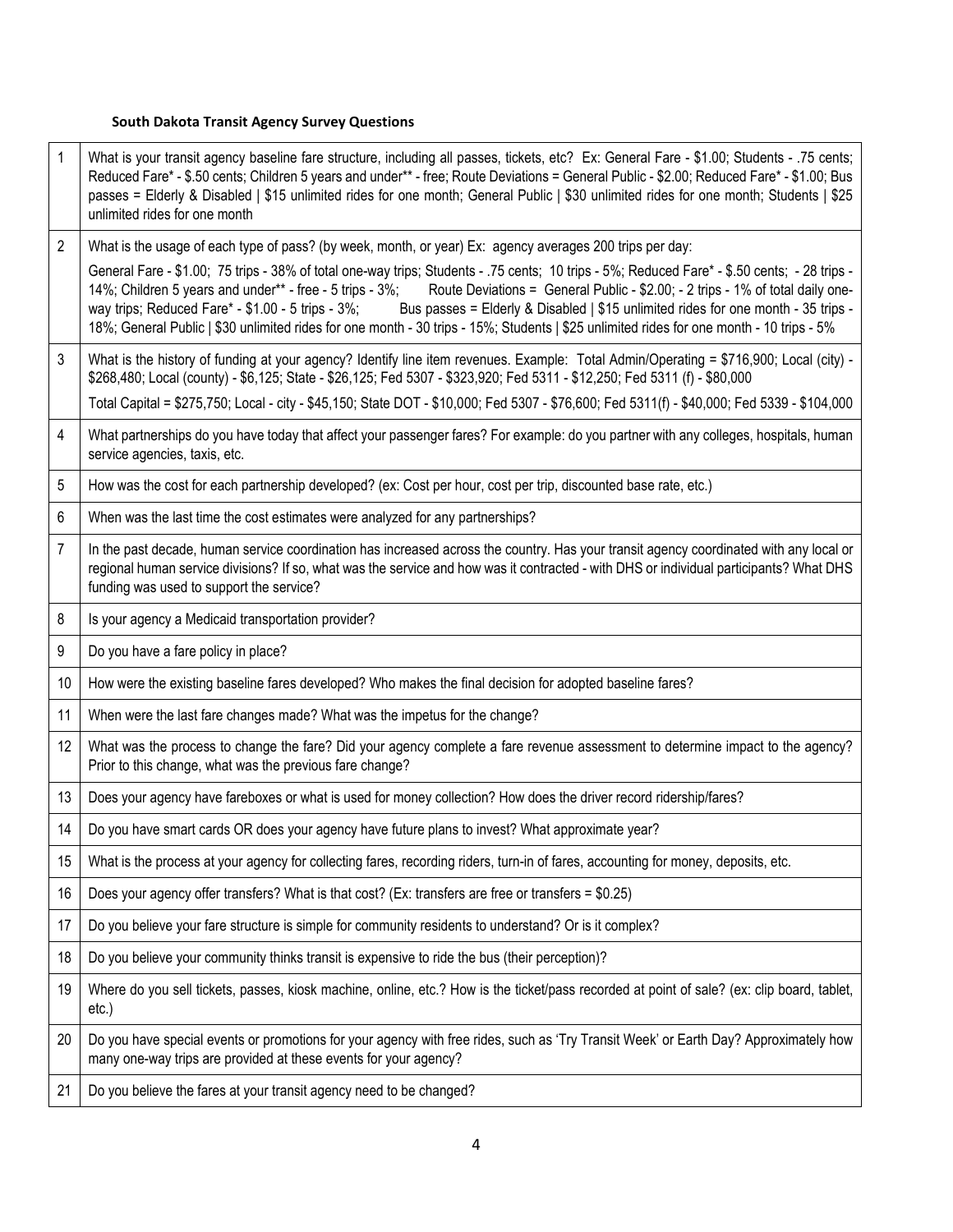#### • **Peer Community Transit Agencies**

Subject Line: South Dakota Transit Study - Transit Survey

Transit Managers –

The South Dakota Department of Transportation, Research Office initiated a Funding Strategies Study in March 2018 to assist transit agencies in South Dakota with setting fares that are equitable, affordable, and appropriate to the community. One task of the study is to conduct a peer review of surrounding state transit agencies. The link below is for a short survey for the study efforts. Your survey response will assist in developing baseline data for the study efforts.

## <https://www.surveymonkey.com/r/JY9WMCX>

The survey is also available in hard copy. The consultant firm, Olsson Associates, is assisting SDDOT with the study efforts and follow-up responses. Please contact SDDOT or Corinne Donahue at Olsson with any questions - cdonahue@olssonassociates.com or 402.970.2344.

THANK YOU!!

Bob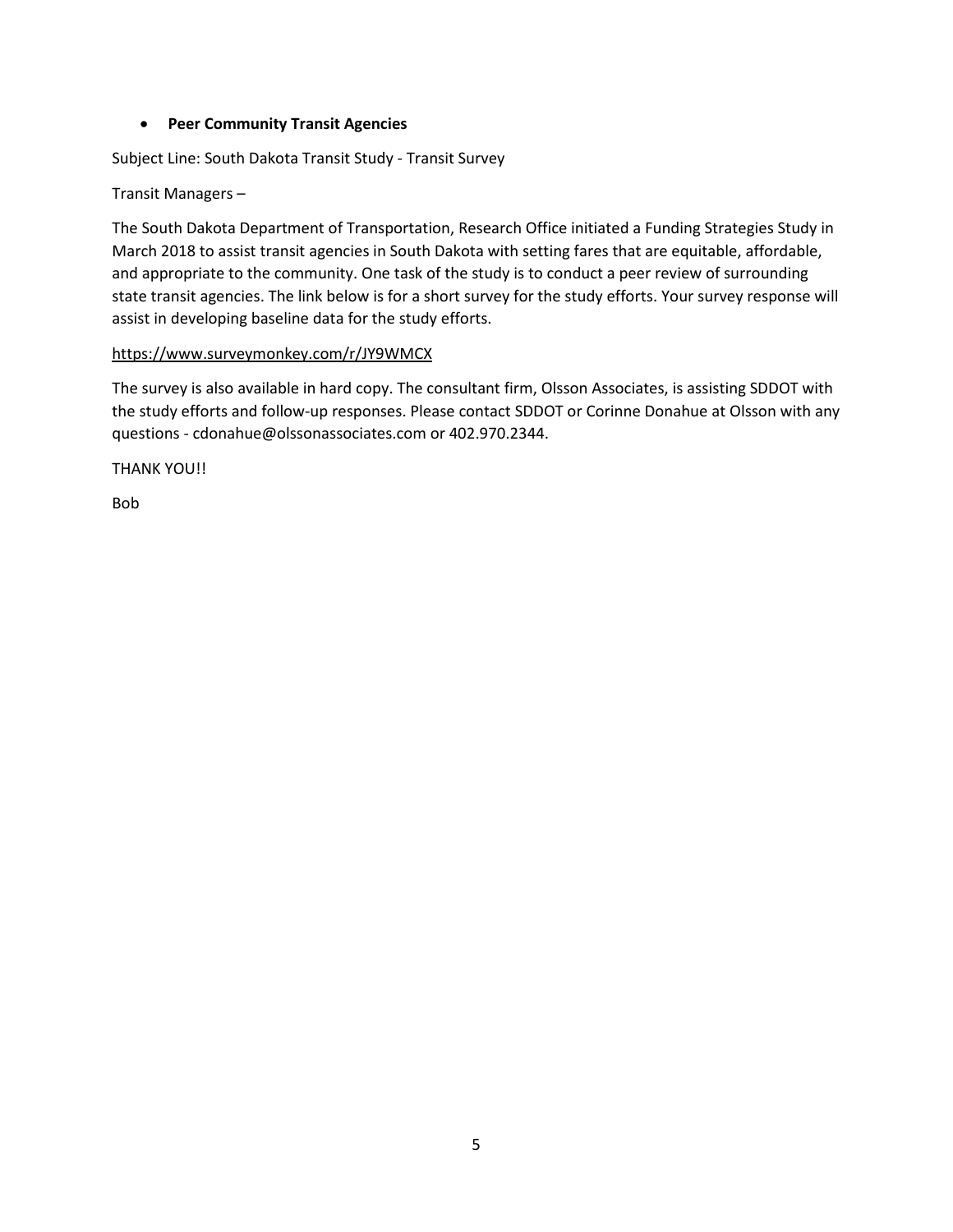## **Peer Community Transit Agency Survey Questions**

| 1               | Please provide Transit Agency Name and contact information                                                                                                                                                                                                                                                                                                                                                                                                                                                                                                                 |
|-----------------|----------------------------------------------------------------------------------------------------------------------------------------------------------------------------------------------------------------------------------------------------------------------------------------------------------------------------------------------------------------------------------------------------------------------------------------------------------------------------------------------------------------------------------------------------------------------------|
| 2               | What is your transit agency baseline fare structure, including all passes, tickets, etc? Ex: General Fare - \$1.00; Students - .75 cents; Reduced<br>Fare* - \$.50 cents; Children 5 years and under** - free; Route Deviations = General Public - \$2.00; Reduced Fare* - \$1.00; Bus passes = Elderly<br>& Disabled   \$15 unlimited rides for one month; General Public   \$30 unlimited rides for one month; Students   \$25 unlimited rides for one month                                                                                                             |
| 3               | What is the usage of each type of pass? (by week, month, or year) Ex: agency averages 200 trips per day:                                                                                                                                                                                                                                                                                                                                                                                                                                                                   |
|                 | General Fare - \$1.00; 75 trips - 38% of total one-way trips; Students - .75 cents; 10 trips - 5%; Reduced Fare* - \$.50 cents; - 28 trips - 14%;<br>Children 5 years and under** - free - 5 trips - 3%; Route Deviations = General Public - \$2.00; - 2 trips - 1% of total daily one-way trips;<br>Bus passes = Elderly & Disabled   \$15 unlimited rides for one month - 35 trips - 18%; General Public<br>Reduced Fare* - \$1.00 - 5 trips - 3%;<br>\$30 unlimited rides for one month - 30 trips - 15%; Students   \$25 unlimited rides for one month - 10 trips - 5% |
| 4               | What is the history of funding at your agency? Identify line item revenues. Example: Total Admin/Operating = \$716,900; Local (city) - \$268,480;<br>Local (county) - \$6,125; State - \$26,125; Fed 5307 - \$323,920; Fed 5311 - \$12,250; Fed 5311 (f) - \$80,000                                                                                                                                                                                                                                                                                                        |
|                 | Total Capital = \$275,750; Local - city - \$45,150; State DOT - \$10,000; Fed 5307 - \$76,600; Fed 5311(f) - \$40,000; Fed 5339 - \$104,000                                                                                                                                                                                                                                                                                                                                                                                                                                |
| 5               | What partnerships do you have today that affect your passenger fares? For example: do you partner with any colleges, hospitals, human service<br>agencies, taxis, etc.                                                                                                                                                                                                                                                                                                                                                                                                     |
| 6               | How was the cost for each partnership developed? (ex: Cost per hour, cost per trip, discounted base rate, etc.)                                                                                                                                                                                                                                                                                                                                                                                                                                                            |
| 7               | When was the last time the cost estimates were analyzed for any partnerships?                                                                                                                                                                                                                                                                                                                                                                                                                                                                                              |
| 8               | In the past decade, human service coordination has increased across the country. Has your transit agency coordinated with any local or regional<br>human service divisions? If so, what was the service and how was it contracted - with DHS or individual participants? What DHS funding was<br>used to support the service?                                                                                                                                                                                                                                              |
| 9               | Is your agency a Medicaid transportation provider?                                                                                                                                                                                                                                                                                                                                                                                                                                                                                                                         |
| 10 <sup>1</sup> | Do you have a fare policy in place?                                                                                                                                                                                                                                                                                                                                                                                                                                                                                                                                        |
| 11              | How were the existing baseline fares developed? Who makes the final decision for adopted baseline fares?                                                                                                                                                                                                                                                                                                                                                                                                                                                                   |
| 12              | When were the last fare changes made? What was the impetus for the change?                                                                                                                                                                                                                                                                                                                                                                                                                                                                                                 |
| 13              | What was the process to change the fare? Did your agency complete a fare revenue assessment to determine impact to the agency? Prior to<br>this change, what was the previous fare change?                                                                                                                                                                                                                                                                                                                                                                                 |
| 14              | Does your agency have fareboxes or what is used for money collection? How does the driver record ridership/fares?                                                                                                                                                                                                                                                                                                                                                                                                                                                          |
| 15              | Do you have smart cards OR does your agency have future plans to invest? What approximate year?                                                                                                                                                                                                                                                                                                                                                                                                                                                                            |
| 16              | What is the process at your agency for collecting fares, recording riders, turn-in of fares, accounting for money, deposits, etc.                                                                                                                                                                                                                                                                                                                                                                                                                                          |
| 17              | Does your agency offer transfers? What is that cost? (Ex: transfers are free or transfers = \$0.25)                                                                                                                                                                                                                                                                                                                                                                                                                                                                        |
| 18              | Do you believe your fare structure is simple for community residents to understand? Or is it complex?                                                                                                                                                                                                                                                                                                                                                                                                                                                                      |
| 19              | Do you believe your community thinks transit is expensive to ride the bus (their perception)?                                                                                                                                                                                                                                                                                                                                                                                                                                                                              |
| 20              | Where do you sell tickets, passes, kiosk machine, online, etc.? How is the ticket/pass recorded at point of sale? (ex: clip board, tablet, etc.)                                                                                                                                                                                                                                                                                                                                                                                                                           |
| 21              | Do you have special events or promotions for your agency with free rides, such as 'Try Transit Week' or Earth Day? Approximately how many<br>one-way trips are provided at these events for your agency?                                                                                                                                                                                                                                                                                                                                                                   |
| 22              | Do you believe the fares at your transit agency need to be changed?                                                                                                                                                                                                                                                                                                                                                                                                                                                                                                        |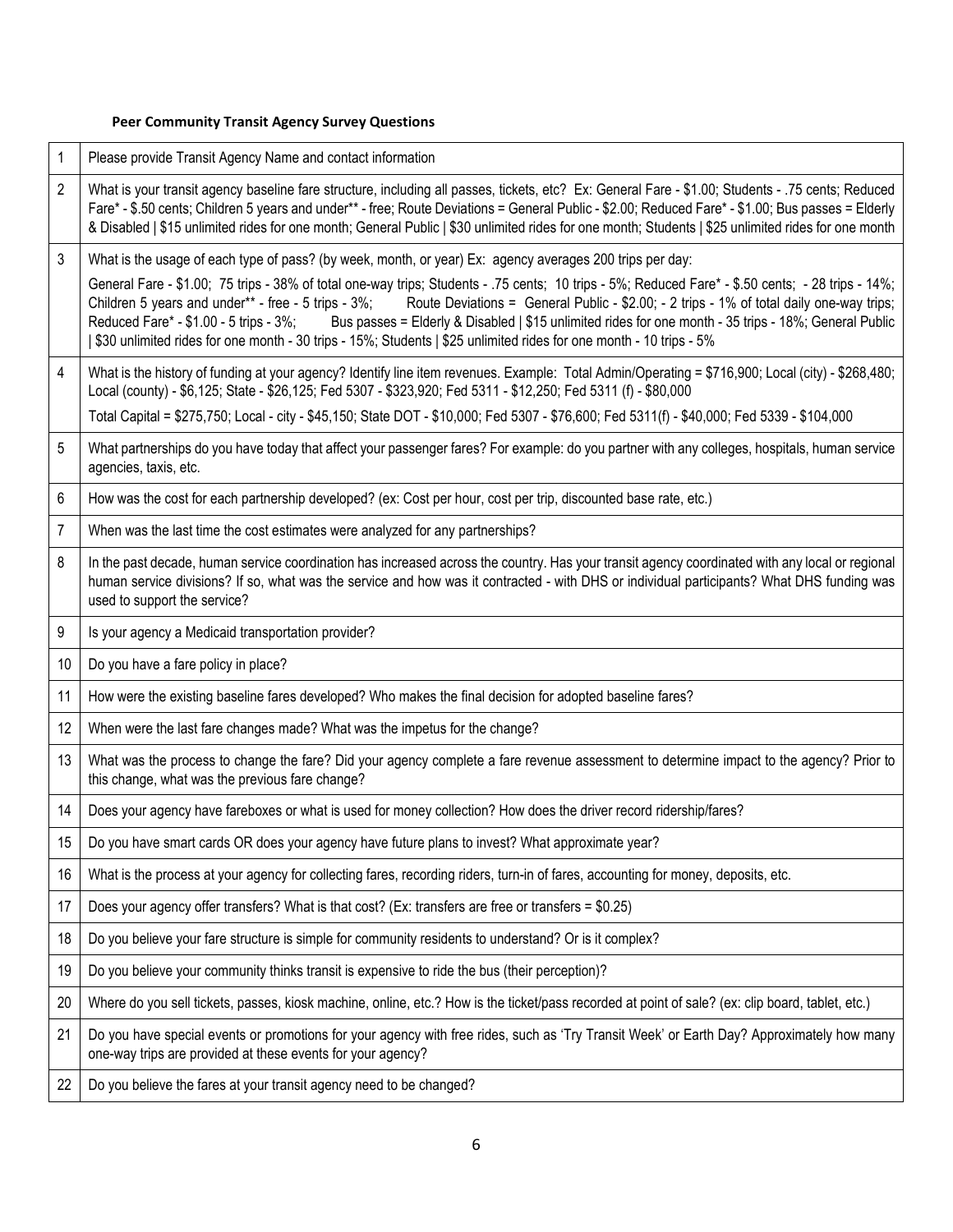#### • **Surrounding State DOTs**

Subject Line: South Dakota Transit Study - Transit Survey

State Transit Division Managers –

The South Dakota Department of Transportation, Research Office initiated a Funding Strategies Study in March 2018 to assist transit agencies in South Dakota with setting fares that are equitable, affordable, and appropriate to the community. One task of the study is to conduct a peer review of surrounding state DOTs. The link below is for a short survey for the study efforts. Your survey response will assist in developing baseline data for the study efforts.

#### <https://www.surveymonkey.com/r/X6J5G7R>

The survey is also available in hard copy. The consultant firm, Olsson Associates, is assisting SDDOT with the study efforts and follow-up responses. Please contact SDDOT or Corinne Donahue at Olsson with any questions - cdonahue@olssonassociates.com or 402.970.2344.

THANK YOU!!

Bob

| <b>State DOT, Transit Division Survey Questions</b> |  |  |  |
|-----------------------------------------------------|--|--|--|
|                                                     |  |  |  |

| $\mathbf 1$ | Please provide State DOT Transit Division Name and contact information.                                                                                                                                                                                |
|-------------|--------------------------------------------------------------------------------------------------------------------------------------------------------------------------------------------------------------------------------------------------------|
| 2           | Does your DOT require transit agencies across the state to have a minimum baseline fare?                                                                                                                                                               |
| 3           | Does the DOT require transit agencies across the state to have a minimum farebox recovery ratio? What is process if an agency is below<br>that minimum?                                                                                                |
| 4           | How many 5310 transit agencies are in the state?                                                                                                                                                                                                       |
| 5           | How many 5311 transit agencies are in the state?                                                                                                                                                                                                       |
| 6           | Does the state have a fare policy in place for the 5310 and/or 5311 agencies to adopt? If so, what is that policy?                                                                                                                                     |
| 7           | Approximately how many of the transit agencies in your state coordinate with Department of Human Services transportation?                                                                                                                              |
| 8           | What type of DHS funding has been available for transit agencies in your state?                                                                                                                                                                        |
| 9           | Does your Transit Division have staff that sit on a Statewide Human Services Transportation Committee? If so, please provide details of<br>the goal of that committee and how the Committee has helped increase coordination efforts across the state. |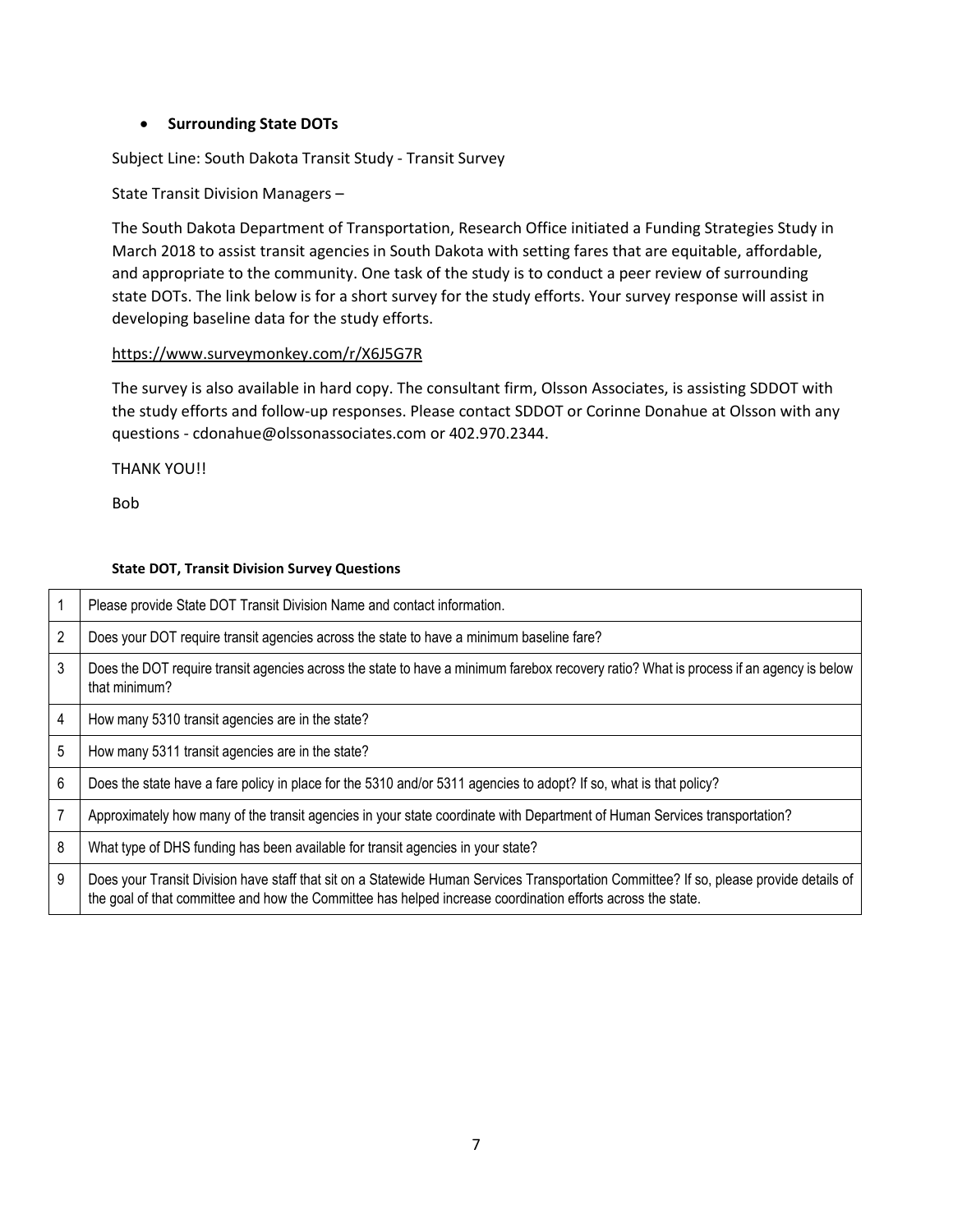## **Appendix B**

## **2019 Funding Guide**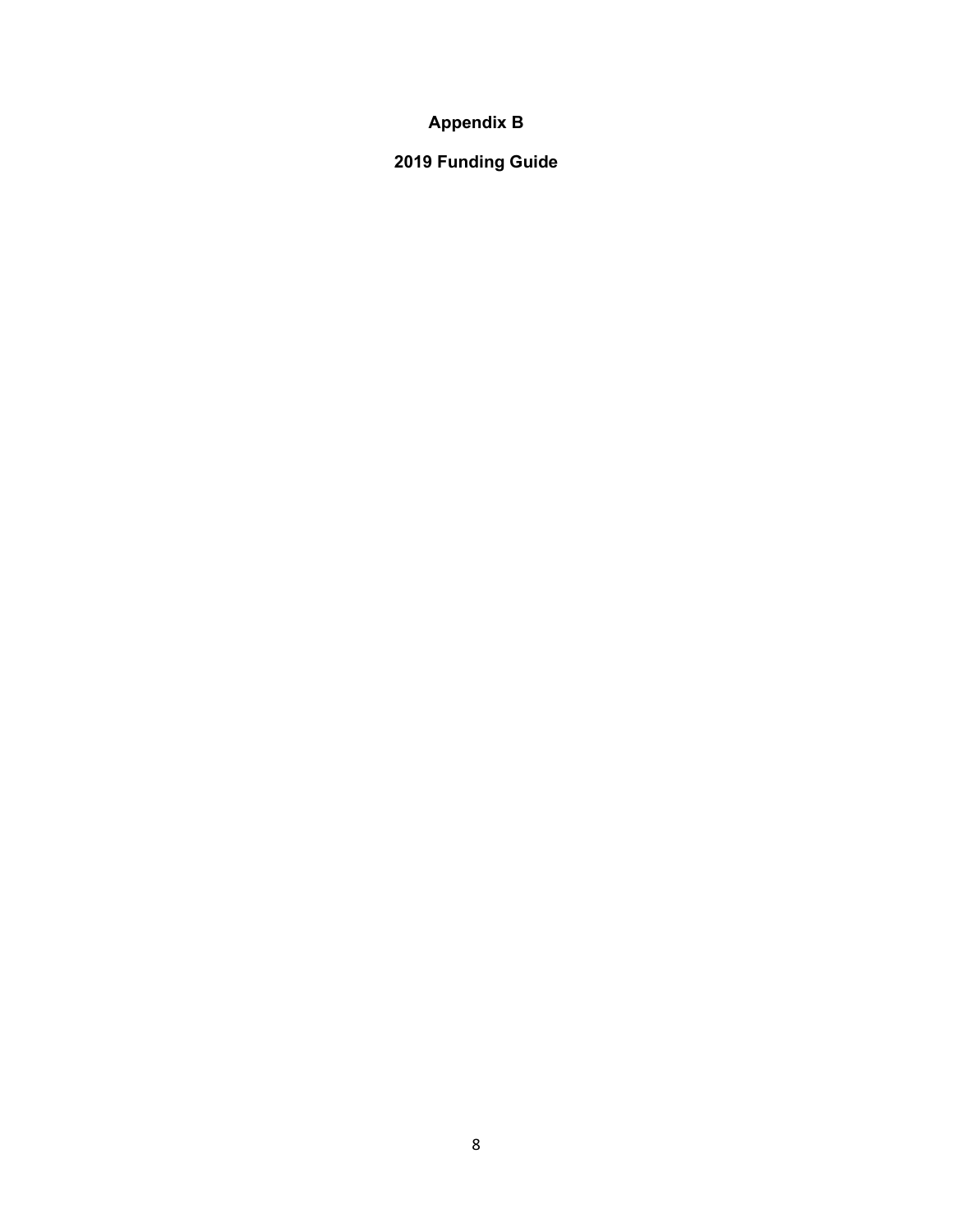The 2019 Funding Guide includes many potential funding sources for transit agencies. The following information provides additional detail for the funding programs. The funding programs offer different eligibility – some operations, some capital expenses, others both. The specifics of each program must be researched to determine the appropriateness to the transit agency project.

## 1. **Homeland Security Grants** – <https://www.fema.gov/transit-security-grant-program>

The Transit Security Grant Program (TSGP) is one of the Department of Homeland Security (DHS)/ Federal Emergency Management Agency's (FEMA) grant programs that directly support transportation infrastructure security activities, as appropriated by the Department of Homeland Security Appropriations Act, 2019, Pub. L. No. 116-6 and authorized by Section 1406 of the Implementing Recommendations of the 9/11 Commission Act of 2007, Pub. L. No 110-53 (codified at 6 U.S.C. § 1135). The TSGP provides funds to owners and operators of transit systems (which include intra-city bus, commuter bus, ferries, and all forms of passenger rail) to protect and increase the resilience of critical surface transportation infrastructure and the traveling public from acts of terrorism.

## 2. **FAST Act Highways** - <https://www.fhwa.dot.gov/fastact/summary.cfm>

On December 4, 2015, President Obama signed the Fixing America's Surface Transportation (FAST) Act (Pub. L. No. 114-94) into law—the first federal law in over a decade to provide long-term funding certainty for surface transportation infrastructure planning and investment. The FAST Act authorizes \$305 billion over fiscal years 2016 through 2020 for highway, highway and motor vehicle safety, public transportation, motor carrier safety, hazardous materials safety, rail, and research, technology, and statistics programs. With the enactment of the FAST Act, states and local governments are now moving forward with critical transportation projects with the confidence that they will have a federal partner over the long term.

## 3. **Congestion Mitigation and Air Quality Improvements** – <https://www.fhwa.dot.gov/fastact/factsheets/cmaqfs.cfm> (not in SD currently)

The FAST Act continued the CMAQ program to provide a flexible funding source to State and local governments for transportation projects and programs to help meet the requirements of the Clean Air Act. Funding is available to reduce congestion and improve air quality for areas that do not meet the National Ambient Air Quality Standards for ozone, carbon monoxide, or particulate matter (nonattainment areas) and for former nonattainment areas that are now in compliance (maintenance areas).

## **4. Highway Safety Improvement Program (HSIP) –**  <https://www.cdtcmpo.org/images/tip/FAST-Act-Funding-Eligibility.pdf>

The FAST Act continues the Highway Safety Improvement Program (HSIP) to achieve a significant reduction in traffic fatalities and serious injuries on all public roads, including non-State-owned public roads and roads on tribal lands. The HSIP requires a data-driven, strategic approach to improving highway safety on all public roads that focuses on performance. Public transit projects have typically been associated with accessibility to public transportation bus stops and facilities along primary roadways and with the focus on safety.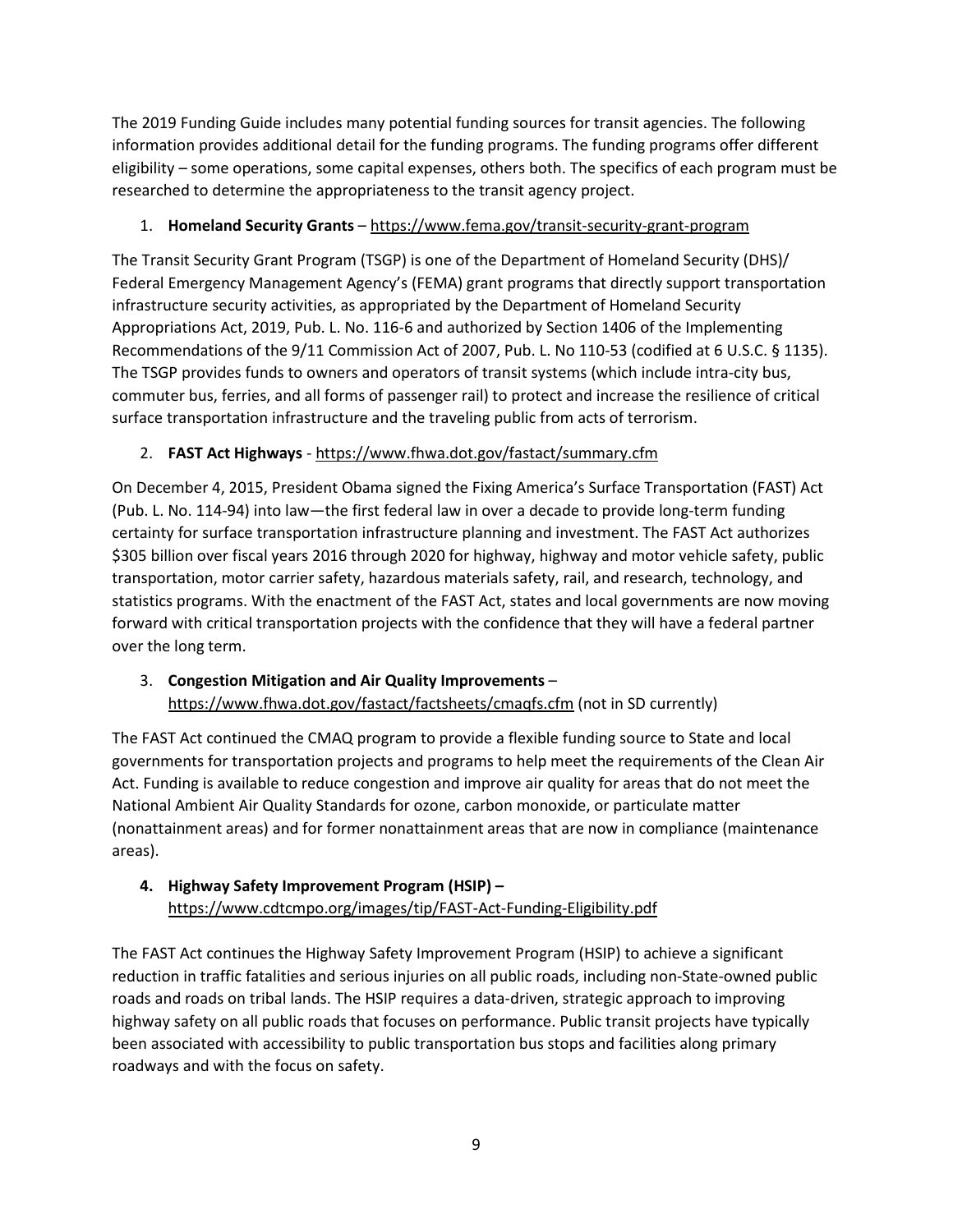## 5. **Intelligent Transportation Systems Research and Development** [https://www.its.dot.gov/research\\_current.htm](https://www.its.dot.gov/research_current.htm)

This program funds critical research and accelerates the adoption of technologies to address highway and vehicle safety, traffic congestion, mobility, infrastructure condition, and other current and future transportation challenges. The program has an expanded role to enhance the national freight system and assist in developing cybersecurity standards to help prevent hacking, spoofing, and disruption of connected and automated transportation vehicles, including the future growth and adoption of innovative technologies such as autonomous vehicles and the research, development, testing, and validation of autonomous vehicle technologies. The ITS Strategic Plan provides research structure with seven priorities, including mobility improvements for all travelers, and across all modes of travel.

## 6. **Projects of National and Regional Significance (earmarks)** – <https://ftp.dot.state.tx.us/pub/txdot-info/fed/fast-act-implementation.pdf>

This funding program is a discretionary grant program for the Secretary of Transportation to select projects of "national or regional significance." The funding is for highway, bridge, rail-grade crossing, intermodal and freight rail projects costing more than \$100 million or 30 percent of the state's annual federal highway apportionment. At least 25 percent of funds must be spent in rural areas. Minimum federal grant size is \$25 million, but 10 percent of the funding will be reserved for smaller projects below the \$100 million or 30 percent threshold. The minimum grant size for those smaller projects is \$5 million.

## 7. **Surface Transportation Program (STP) and Regional Share (RSTP)** – <https://www.fhwa.dot.gov/fastact/factsheets/stbgfs.cfm>

The federal Surface Transportation Program (STP), federal gas tax dollars are apportioned to states for roads, transit, non-motorized and other transportation needs. A portion of STP funds are for regional transportation agencies. For regions under 200,000 population, an exchange of federal STP funds is allowed. The state program is called the Regional Surface Transportation Program (RSTP).

#### 8. **FAST Act Transit** – <https://www.transit.dot.gov/funding/grants/fta-program-fact-sheets-under-fast-act>

FTA provides grants to local public transit systems, including buses, subways, light rail, commuter rail, trolleys and ferries. FTA provides annual formula grants to transit agencies nationwide as well as discretionary funding in competitive processes.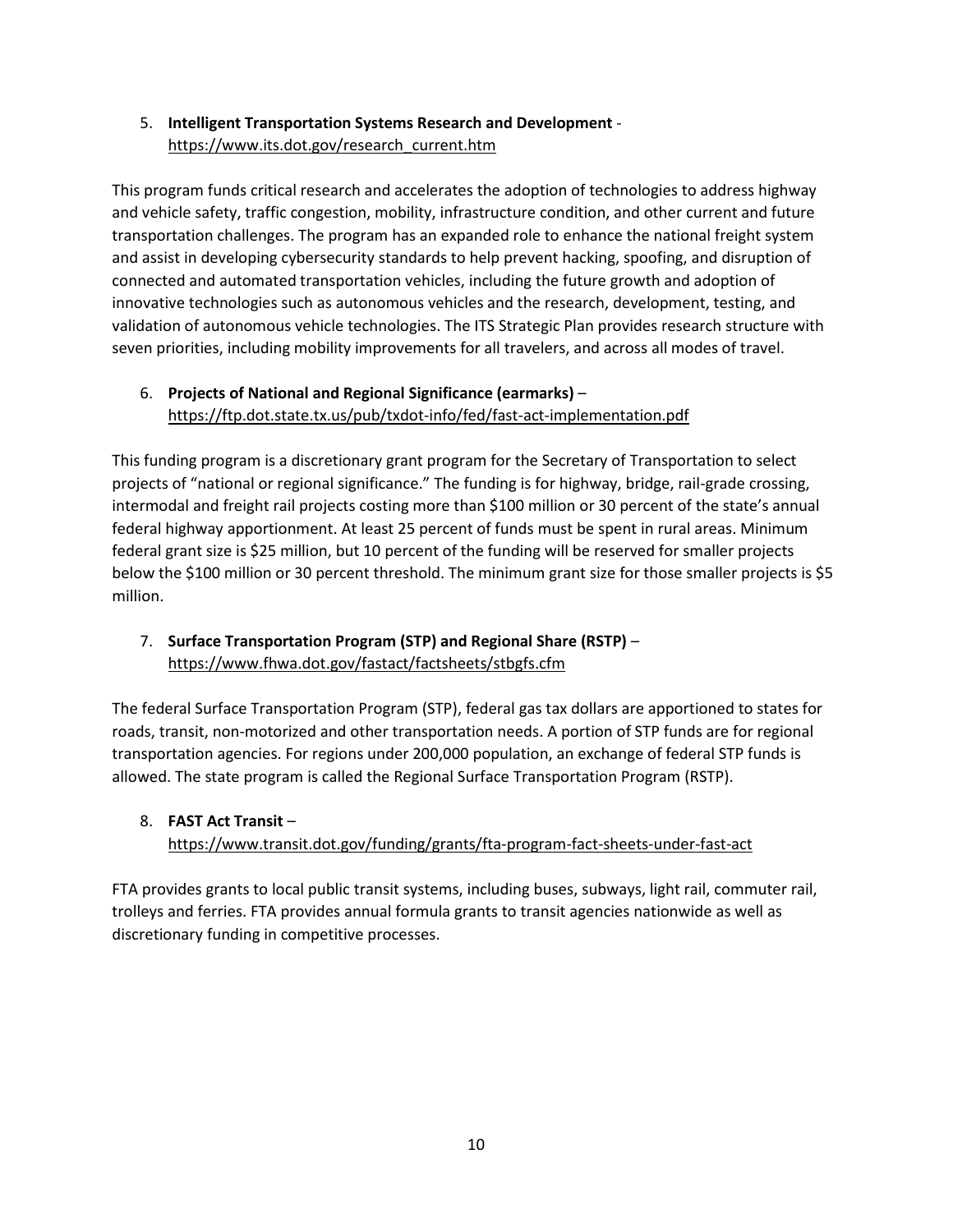#### **9. Section 5307 – Urbanized Area Formula Grants -**

https://www.transit.dot.gov/sites/fta.dot.gov/files/docs/funding/grants/37961/fast-act-section-5307-fact-sheet\_0.pdf

The Urbanized Area Formula Funding program makes federal resources available to urbanized areas and to governors for transit capital and operating assistance, and for transportation related planning in urbanized areas.

## 10. And 11. **Section 5309 – New Starts and Core Capacity and Small Starts** – https://www.transit.dot.gov/sites/fta.dot.gov/files/docs/5309 Capital Investment Grant Fact [Sheet.pdf](https://www.transit.dot.gov/sites/fta.dot.gov/files/docs/5309_Capital_Investment_Grant_Fact_Sheet.pdf)

The discretionary program provides funding for fixed guideway investments such as new and expanded rapid rail, commuter rail, light rail, streetcars, bus rapid transit, and ferries, as well as corridor-based bus rapid transit investments that emulate the features of rail. There are four categories of eligible projects under the program: New Starts, Small Starts, Core Capacity, and Programs of Interrelated Projects.

**12. Section 5310 - Enhanced Mobility of Seniors & Individuals with Disabilities** – [https://www.transit.dot.gov/sites/fta.dot.gov/files/docs/funding/grants/37971/5310](https://www.transit.dot.gov/sites/fta.dot.gov/files/docs/funding/grants/37971/5310-enhanced-mobility-seniors-and-individuals-disabilities-fact-sheet.pdf) [enhanced-mobility-seniors-and-individuals-disabilities-fact-sheet.pdf](https://www.transit.dot.gov/sites/fta.dot.gov/files/docs/funding/grants/37971/5310-enhanced-mobility-seniors-and-individuals-disabilities-fact-sheet.pdf)

This program makes federal resources available to improve mobility for seniors and individuals with disabilities by removing barriers to transportation service and expanding transportation mobility options. The program supports transportation services in all areas – large urbanized (over 200,000), small urbanized (50,000-200,000), and rural (under 50,000).

## **13. Section 5311 - Formula Grants for Rural Areas –** [https://www.transit.dot.gov/sites/fta.dot.gov/files/docs/funding/grants/40621/5311-rural](https://www.transit.dot.gov/sites/fta.dot.gov/files/docs/funding/grants/40621/5311-rural-program-fact-sheet-fast.pdf)[program-fact-sheet-fast.pdf](https://www.transit.dot.gov/sites/fta.dot.gov/files/docs/funding/grants/40621/5311-rural-program-fact-sheet-fast.pdf)

The Formula Grants for Rural Areas program provides capital, planning, and operating assistance to states and federally recognized Indian tribes to support public transportation in rural areas with populations less than 50,000.

#### **14. Section 5337 - State of Good Repair** -

## [https://www.transit.dot.gov/sites/fta.dot.gov/files/docs/funding/grants/38011/5337-state](https://www.transit.dot.gov/sites/fta.dot.gov/files/docs/funding/grants/38011/5337-state-good-repair-fact-sheet.pdf)[good-repair-fact-sheet.pdf](https://www.transit.dot.gov/sites/fta.dot.gov/files/docs/funding/grants/38011/5337-state-good-repair-fact-sheet.pdf)

The State of Good Repair grants program provides financial assistance to public transit agencies that operate rail fixed-guideway and high-intensity motorbus systems for the maintenance, replacement, and rehabilitation of capital assets, along with the development and implementation of transit asset management plans. These funds reflect a commitment to ensuring that public transit operates safely, efficiently, reliably, and sustainably so that communities can offer balanced transportation choices that help to improve mobility, reduce congestion, and encourage economic development.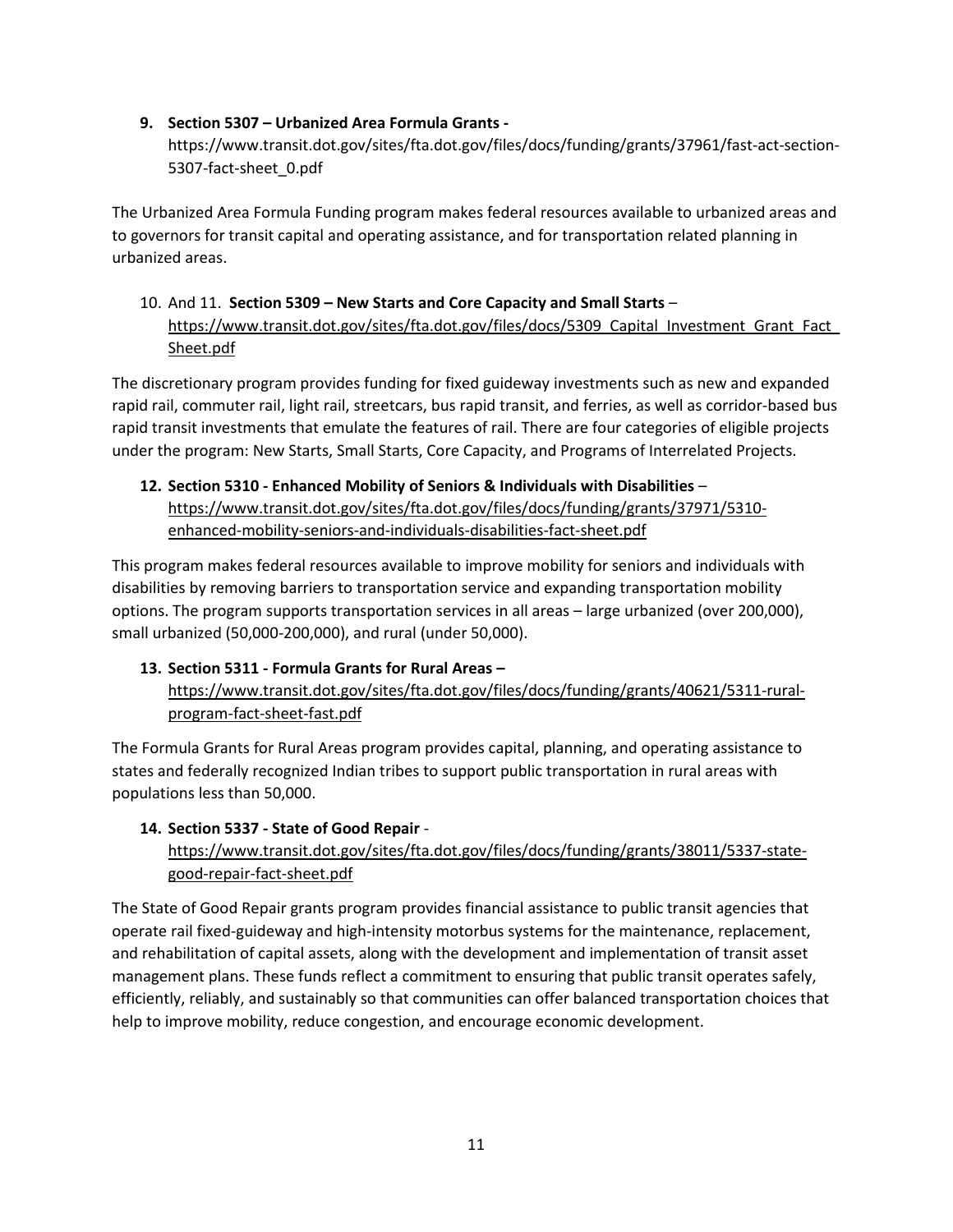#### **15. Section 5339 - Bus & Bus Facilities / Low Emission -**

## [https://www.transit.dot.gov/sites/fta.dot.gov/files/5339%20Bus%20and%20Bus%20Facilities%2](https://www.transit.dot.gov/sites/fta.dot.gov/files/5339%20Bus%20and%20Bus%20Facilities%20Fact%20Sheet.pdf) [0Fact%20Sheet.pdf](https://www.transit.dot.gov/sites/fta.dot.gov/files/5339%20Bus%20and%20Bus%20Facilities%20Fact%20Sheet.pdf)

The Grants for Buses and Bus Facilities program (49 U.S.C. 5339) makes Federal resources available to States and designated recipients to replace, rehabilitate and purchase buses and related equipment and to construct bus-related facilities including technological changes or innovations to modify low or no emission vehicles or facilities. Funding is provided through formula allocations and competitive grants. A sub-program provides competitive grants for bus and bus facility projects that support low and zeroemission vehicles.

#### **16.** Se**ction 5340 - Growing States & High Density Formula –** [https://www.transit.dot.gov/sites/fta.dot.gov/files/docs/funding/grants/37961/fast-act-section-](https://www.transit.dot.gov/sites/fta.dot.gov/files/docs/funding/grants/37961/fast-act-section-5307-fact-sheet_0.pdf)[5307-fact-sheet\\_0.pdf](https://www.transit.dot.gov/sites/fta.dot.gov/files/docs/funding/grants/37961/fast-act-section-5307-fact-sheet_0.pdf)

The Growing States and High Density States Formula Program (49 U.S.C. 5340) was established for additional funds to the Urbanized Area Formula and Rural Area Formula programs. Recipients of funds are existing Urbanized Area (Section 5307) and Rural Area (Section 5311) formula fund recipients. With a few exceptions, Section 5340 funds may be used as Section 5307 funds or Section 5311 funds.

## **17. Better Utilizing Investments to Leverage Development (BUILD - formerly TIGER)** – [https://www.transit.dot.gov/funding/grants/better-utilizing-investments-leverage](https://www.transit.dot.gov/funding/grants/better-utilizing-investments-leverage-development-build-transportation-grants-program)[development-build-transportation-grants-program](https://www.transit.dot.gov/funding/grants/better-utilizing-investments-leverage-development-build-transportation-grants-program)

Better Utilizing Investments to Leverage Development (BUILD) Transportation Discretionary Grants program funds investments in transportation infrastructure, including transit. BUILD Transportation grants replace the Transportation Investment Generating Economic Recovery (TIGER) grant program.

## **18. Federal Lands Transportation Program (FLTP)** <https://www.nps.gov/orgs/1548/whatwedo.htm>

The FLTP improves multi-modal access to and within national parks by providing funding, in partnership with the Federal Highway Administration's Federal Lands Highway office (FLH), for transportation facilities owned and maintained by the National Park Service. The FLTP mission is to preserve and protect park resources, while providing safe and enjoyable access to and within the national parks, using sustainable, appropriate, and integrated transportation solutions. We provide and maintain high quality transportation infrastructure and services, deliver safe, efficient, effective, and environmentally-friendly transportation infrastructure projects and services, and serve as a leader and innovator in transportation. The FLTP provides funding for projects (including some alternative transportation projects), long range planning, and the development of asset management systems that maintain and improve the condition of NPS transportation systems.

## **19. National Highway Performance Program (NHPP)** <https://www.fhwa.dot.gov/fastact/factsheets/nhppfs.pdf>

The National Highway Performance Program provides support for the condition and performance of the National Highway System (NHS), for the construction of new facilities on the NHS, and to ensure that investments of Federal-aid funds in highway construction are directed to support progress toward the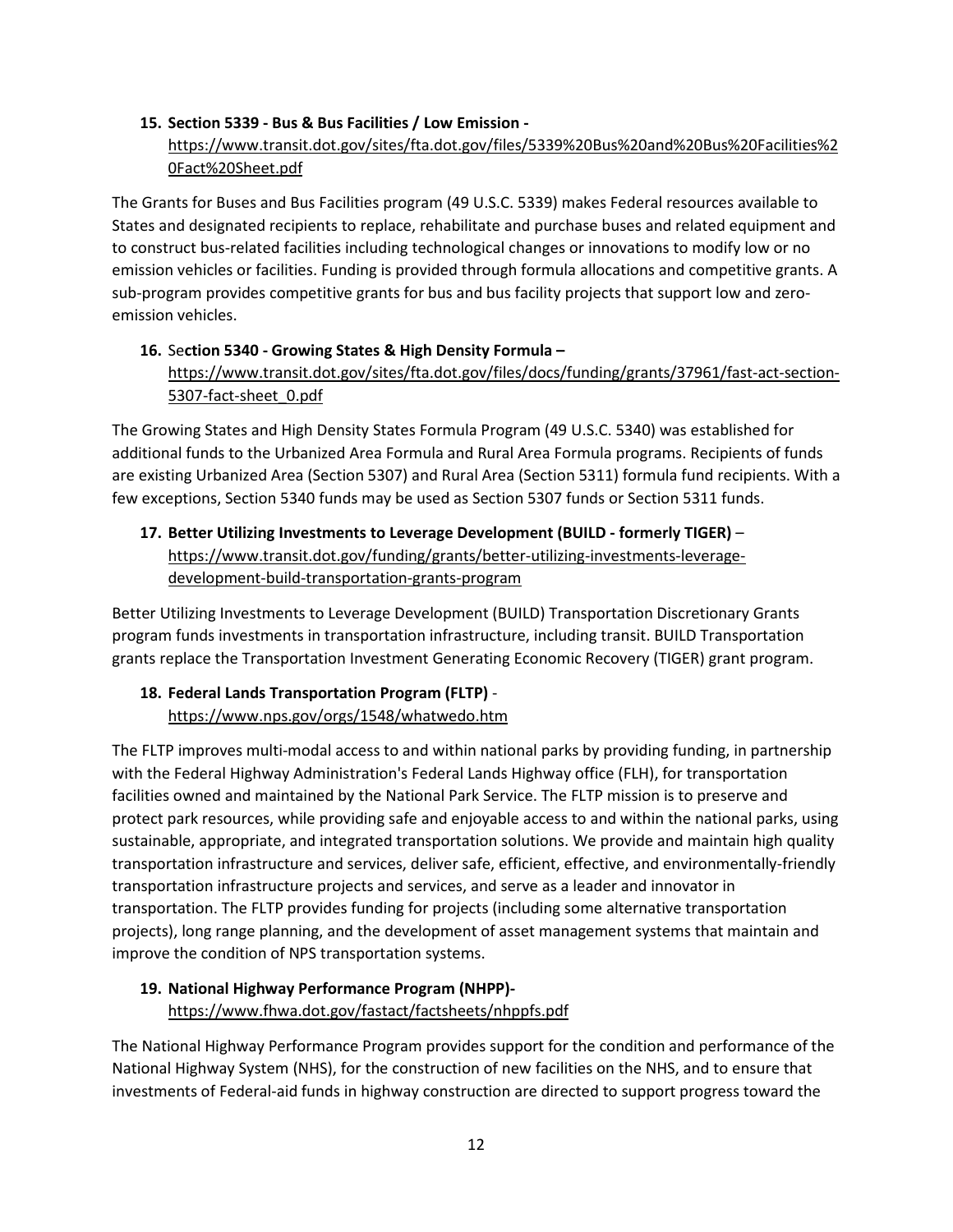achievement of performance targets established in a State's asset management plan for the NHS. Eligible activities include public transit facilities located on the NHS, if more cost effective than a roadway project and if the project will reduce delays or produce travel time savings and improve traffic flow. In addition, funding may be used for bicycle transportation facilities, pedestrian walkways, and/or construction of intracity or intercity bus terminals servicing the NHS.

## **20. US Department of Agriculture**

## [https://www.rd.usda.gov/newsroom/news-release/usda-seeking-applications-support-technical](https://www.rd.usda.gov/newsroom/news-release/usda-seeking-applications-support-technical-assistance-rural-transportation)[assistance-rural-transportation](https://www.rd.usda.gov/newsroom/news-release/usda-seeking-applications-support-technical-assistance-rural-transportation)

The U.S. Department of Agriculture (USDA) Rural Development provides grants to improve rural transportation systems. The grants are being made available through USDA's Rural Business Development Grant (RBDG) Program. Qualified agencies can use the grants to provide technical assistance and training leading to the improvement of rural transportation services or facilities.

Application priorities focus on projects located in Opportunity Zones, projects serving the smallest communities with the lowest incomes, with an emphasis on areas where 20 percent or more of the population is living in poverty; and projects reducing morbidity and mortality associated with substance use disorders in high-risk rural communities.

## **21. Transitional Assistance for Needy Families (TANF)**

## <https://dss.sd.gov/economicassistance/tanf/>

The TANF program provides eligible families with a monthly cash payment to meet their basic needs. For a child to be eligible he must be under age 18, or if 18, will graduate from high school before age 19; going to school regularly if he is between the ages of five and 18; living with a parent or other relative; a U.S. citizen or an eligible immigrant. The TANF program provides assistance for job skills training, work experience, job readiness training, child care assistance, transportation and other work related expenses. Transportation expenses for participants include bus tokens or passes, transit vouchers, car repairs, and gasoline. LWDB staff or service providers pay participants for transportation in advance or reimburse against receipts or invoices.

#### **22. Vocational Rehabilitation/Veterans Affairs**

#### [https://www.va.gov/healthbenefits/vtp/highly\\_rural\\_transportation\\_grants.asp](https://www.va.gov/healthbenefits/vtp/highly_rural_transportation_grants.asp)

Highly Rural Transportation Grants (HRTG) is a grant-based program that helps Veterans in highly rural areas travel to VA or VA-authorized health care facilities. This program provides grant funding to Veteran Service Organizations and State Veterans Service Agencies to provide transportation services in eligible counties. These services often provide transportation programs in counties with fewer than seven people per square mile. There is no cost to participate in the program for Veterans who live in an area where HRTG is available.

In addition, the Veterans Transportation and Community Living Initiative (VTCLI) is an an innovative, federally coordinated partnership that will make it easier for U.S. veterans, active service members, military families, and others to learn about and arrange for locally available transportation services that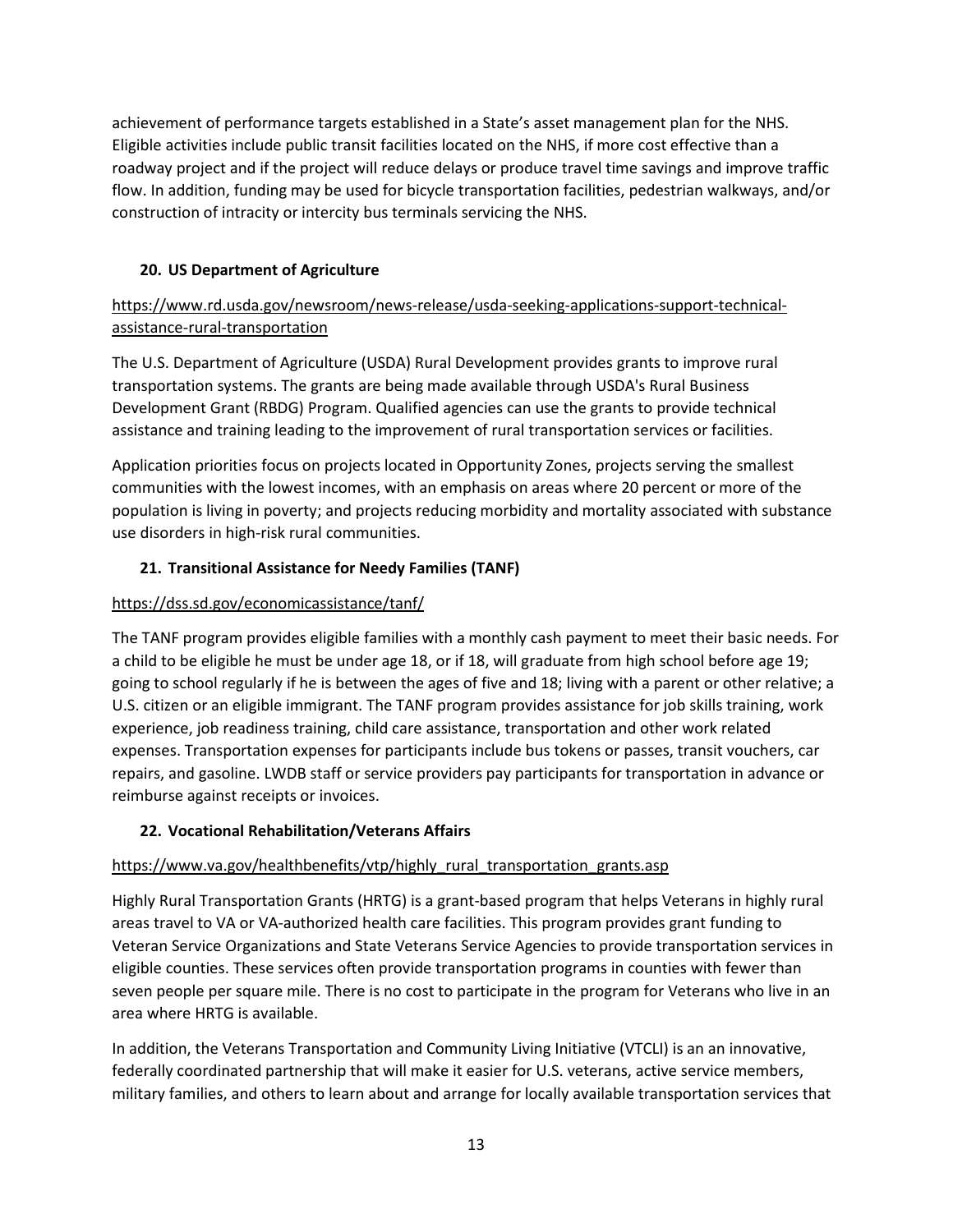connect them with work, education, health care, and other vital services in their communities. Drawing on existing federal resources, and in consultation with advocates for veterans and people with disabilities, projects are being funded in urban, suburban, and rural communities around the nation to strengthen and promote "one-call" information centers and other tools that conveniently "connect the dots" as never before. This initiative is developed and supported by members of the federal Coordinating Council on Access and Mobility, a federal inter-agency council established in 2004. Council member participants include the Departments of Transportation, Veterans Affairs, Labor, and Health and Human Services. The Department of Defense and over a dozen leading veteran service organizations are also involved. The VTCLI grant program is managed and administered by FTA.

## **23. Mobility on Demand (MOD) Sandbox Demonstration**

#### <https://www.transit.dot.gov/research-innovation/mobility-demand-mod-sandbox-program>

FTA developed the MOD initiative to envision a multimodal, integrated, automated, accessible, and connected transportation system in which personalized mobility is a key feature. MOD allows for the use of on-demand information, real-time data, and predictive analysis to provide travelers with transportation choices that best serve their needs and circumstances. MOD leverages technologies that allow for a traveler-centric approach that provides better mobility options for everyone.

FTA seeks to fund project teams to innovate, explore partnerships, develop new business models, integrate transit and MOD solutions, and investigate new, enabling technical capabilities such as integrated payment systems, decision support, and incentives for traveler choices. Also, the MOD Sandbox also provides FTA the opportunity to measure project impacts and assess how existing FTA policies and regulations may support or impede these new service transportation models through evaluation of all project efforts.

#### **24. Dept of Social Services / Aging / Title IIIB Programs**

#### <https://www.gao.gov/assets/700/699298.pdf>

The Older Americans Act (OAA) helps older adults (defined as 60 and older) remain in their homes and communities to the extent possible through the support of HCBS, among other things. States receive separate allotments of OAA Title III funds based on a statutory funding formula for different types of services, such as in-home care to transportation services to minor home modifications. States also have the ability to transfer certain portions of funds within or among parts.

#### **25. Department of Labor / Workforce Investment Act: Adult/Youth**

#### [https://www.fhwa.dot.gov/innovativeprograms/centers/workforce\\_dev/professionals.aspx](https://www.fhwa.dot.gov/innovativeprograms/centers/workforce_dev/professionals.aspx)

The Center for Transportation Workforce Development leads programs and initiatives that enhance workforce development, ability, and diversity in key transportation sectors and disciplines. We assist State Transportation Agencies and others with developing and enhancing on-the-job training and apprenticeship programs using Federal assisted funds. Additionally, we provide support to five Regional Surface Transportation Workforce Development Centers. These centers are one-stop shops for transportation workforce development. Each Center supplies the people, planning, resources, and coordination necessary to address priorities unique to its region. Together the Centers and the Center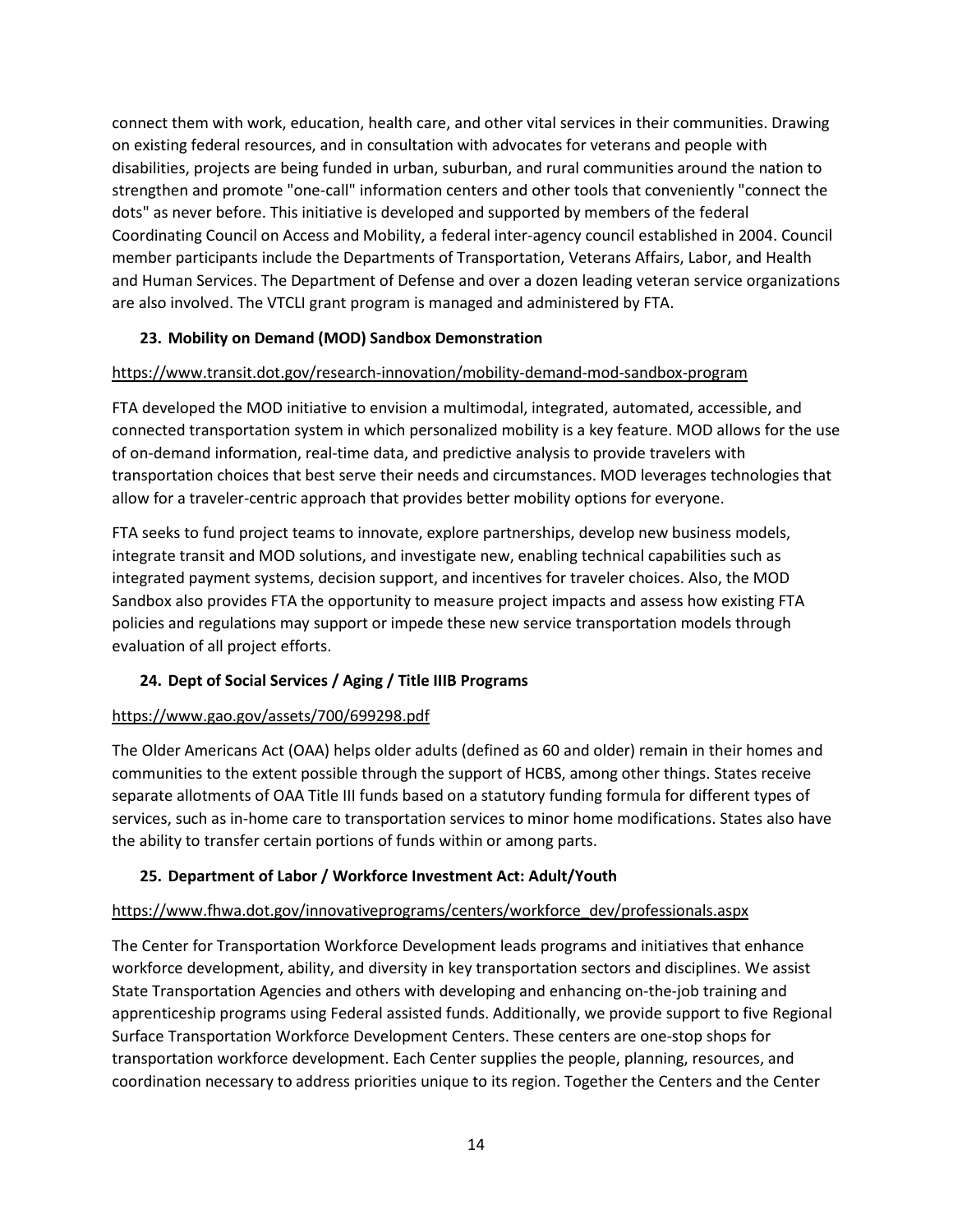for Transportation Workforce Development work as a coordinated, national network to achieve workforce-related objectives that affect the country as a whole.

## **26. Medicaid**

## <https://dss.sd.gov/formsandpubs/docs/MEDSRVCS/NEMTProviderAgreementPrint.pdf>

South Dakota Medicaid covers transportation for Medicaid recipients to medical appointments when the medical service is covered and medically necessary. The transportation provider is enrolled with South Dakota Medicaid. Transportation is to the closest medical provider capable of providing the services. Community transportation providers can transport you to non-emergency medical appointments. Transportation must be from the home or school to a medical provider, between medical providers. The Non-Emergency Medical Travel (NEMT) Program reimburses travel to medical appointments outside your city of residence. NEMT reimburses you for mileage. Transit agencies must be an approved Medicaid provider to be eligible for Medicaid trips.

## **27. Tribal Transit Funding**

## [https://www.transit.dot.gov/funding/applying/notices-funding/public-transportation-indian](https://www.transit.dot.gov/funding/applying/notices-funding/public-transportation-indian-reservations-program-fy-2019-notice)[reservations-program-fy-2019-notice](https://www.transit.dot.gov/funding/applying/notices-funding/public-transportation-indian-reservations-program-fy-2019-notice)

The Federal Transit Administration (FTA) offers funding provided by the Public Transportation on Indian Reservations Program (Tribal Transit Program (TTP). The primary purpose of the grants are to support planning, capital, and, in limited circumstances, operating assistance for tribal public transit services. Funds distributed to Indian tribes under the TTP do not replace or reduce funds that Indian tribes receive from states through FTA's Section 5311 program.

## **28. US Department of Housing and Urban Development**

## [https://www.hud.gov/program\\_offices/spm/gmomgmt/grantsinfo/fundingopps](https://www.hud.gov/program_offices/spm/gmomgmt/grantsinfo/fundingopps)

HUD awards discretionary funding through over 20 Grant programs that support HUD initiatives, including Affordable Housing Development and Preservation, Community and Economic Development, Environment and Energy, Fair Housing, Homelessness, Homeownership, Rental Assistance, and Supportive Housing and Services.

## **29. Integrated Mobility Innovation**

## <https://www.transit.dot.gov/IMI>

FTA's Integrated Mobility Innovation (IMI) Program funds projects that demonstrate innovative and effective practices, partnerships and technologies to enhance public transportation effectiveness, increase efficiency, expand quality, promote safety and improve the traveler experience. The three areas of interest are Mobility on Demand, Strategic Transit Automation Research, and Mobility Payment Integration.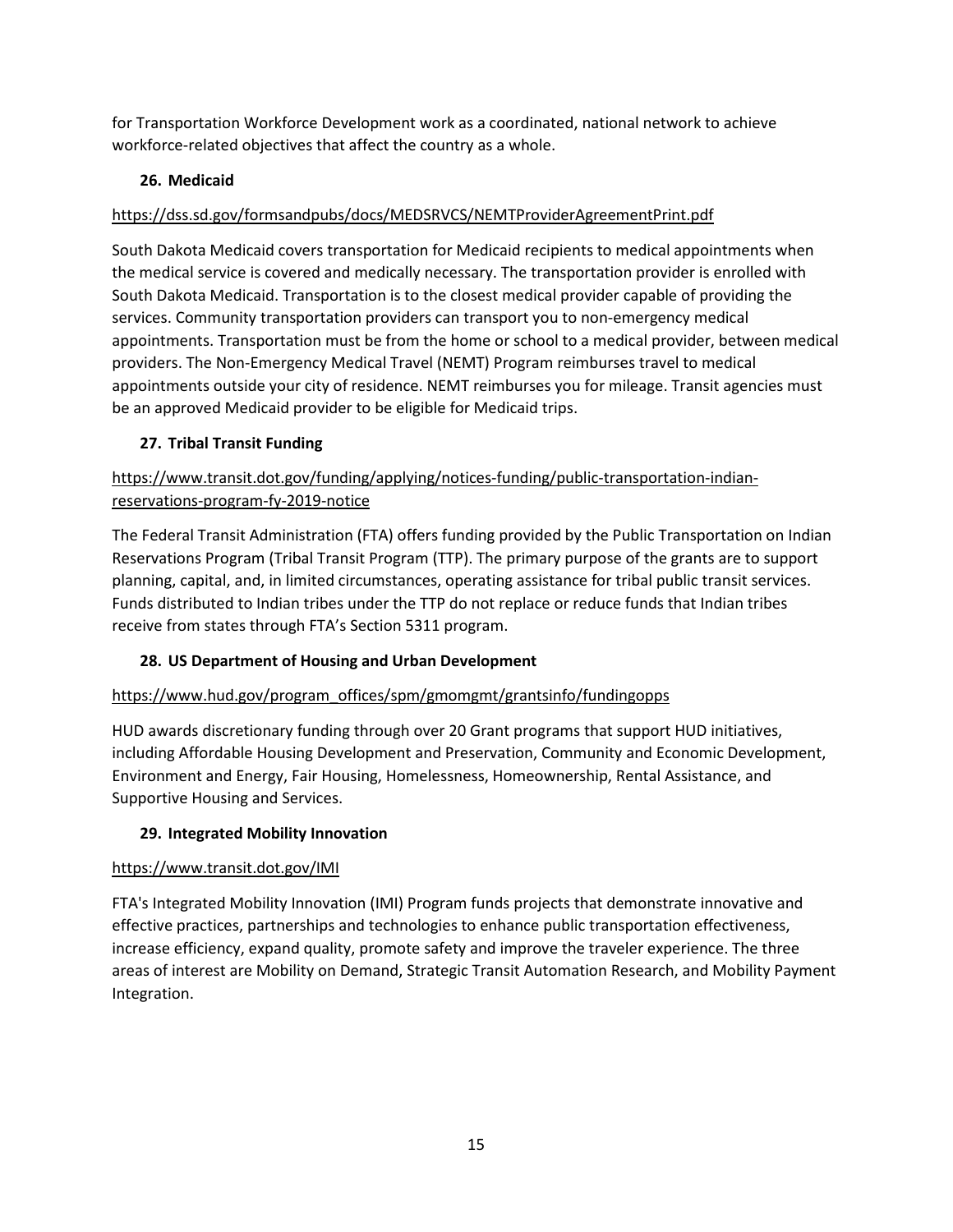#### **30. State Highway Funds**

#### <http://www.ncsl.org/Portals/1/Documents/transportation/ontrack.pdf>

The role states and particularly state legislatures play in supporting and funding public transportation typically is not a well-understood dynamic. This report highlights the many successful state efforts to provide high-quality transit options, with an emphasis on state legislative actions. Many states use common funding sources to support transit: motor fuel taxes, state transportation funds, general funds, and automobile-related fees or taxes. Many states are taking further steps to create alternative funding and finance mechanisms for public transportation.

#### **31. State Transit Assistance – General Funds**

#### <https://dot.sd.gov/transportation/public-transit/general-information>

State-level funding comes from a variety of sources, ranging from a state's general fund to specific fees/taxes, to niche sources, such as lottery revenues and cigarette taxes. While multiple sources are used, the top three sources are general sales taxes, trust fund revenues, and bond proceeds constitute the revenue source for greater than half of all state funding for public transportation. The SDDOT provides operating assistance to the state's two small urban transit systems using revenue from the State Highway Fund.

#### **32. Department of Health and Human Services (DHHS)**

## [https://www.ruralhealthinfo.org/toolkits/transportation/6/federal-funding/department-of-health-and](https://www.ruralhealthinfo.org/toolkits/transportation/6/federal-funding/department-of-health-and-human-services)[human-services](https://www.ruralhealthinfo.org/toolkits/transportation/6/federal-funding/department-of-health-and-human-services)

DHHS administers a wide range of agencies and programs around issues of social, mental, physical health and wellbeing, aging, environmental health, and research. Since access to transportation can be directly related to the accessibility of health, education, and wellbeing services, many HHS agencies have become involved in public transit programs or funding. The agency has moved toward a more coordinated transportation system benefiting all individuals in the community.

#### **33. Safe Routes to School**

#### <https://www.saferoutespartnership.org/healthy-communities/101/active-transportation>

Safe Routes to School is an initiative that works to make it safe, convenient, and fun for children to walk and bicycle to and from schools. The goal is to get more children walking and bicycling to school, improve kids' safety, and increase health and physical activity. During the morning commute, driving to school represents 10-14 percent of traffic on the road. Over 10 years ago, Congress approved funding for implementation of Safe Routes to School programs in all 50 states and the District of Columbia. Though there have been policy shifts, Safe Routes to School is still eligible for funding under the current federal transportation bill. Communities use funds to construct new bicycle lanes, pathways, sidewalks, and launch Safe Routes to School education, promotion, and enforcement campaigns. Coordinating public transit facilities with Safe Routes to School initiative is one option for local communities to coordinate funding programs.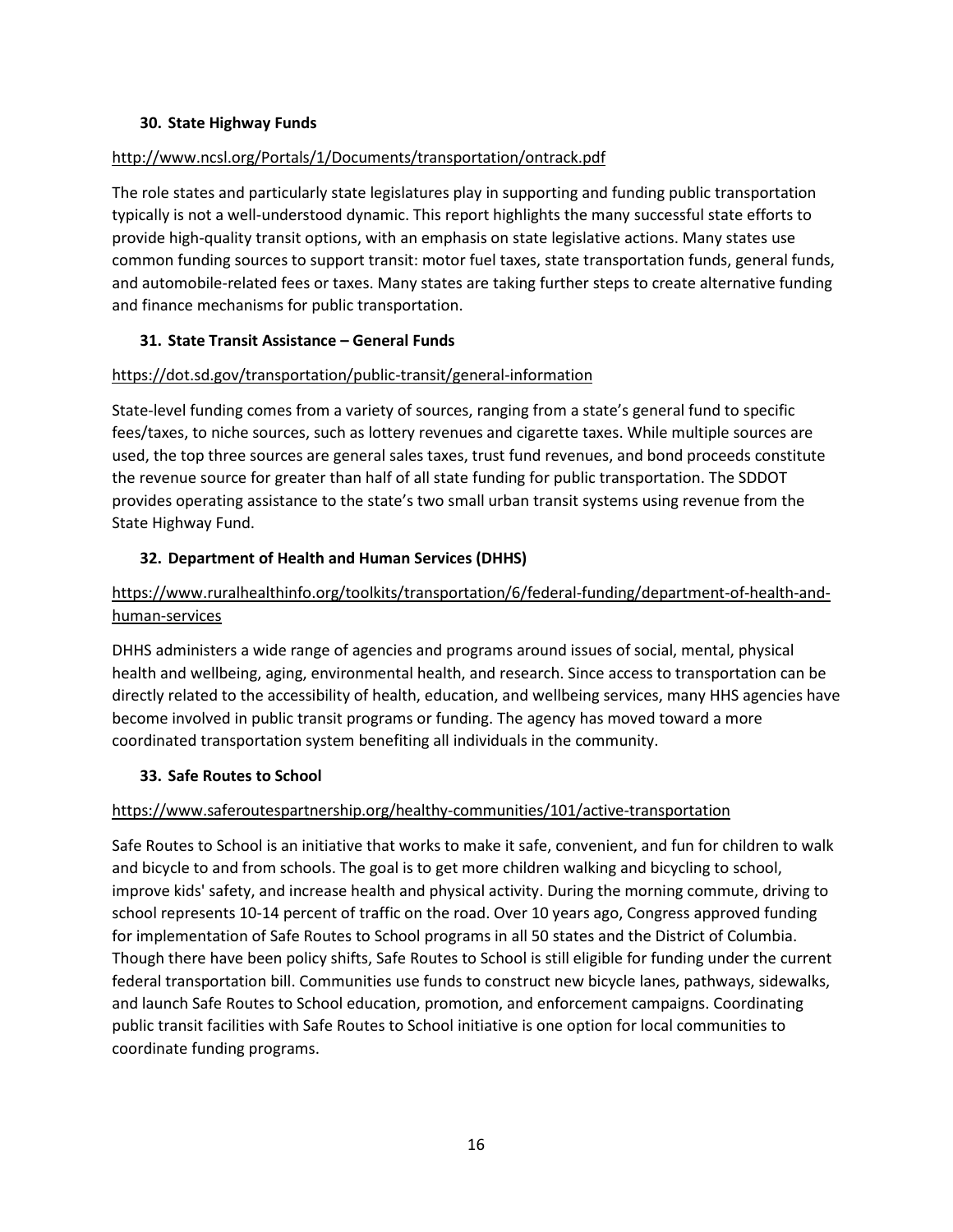#### **34. South Dakota Community Foundation**

#### <https://sdcommunityfoundation.org/for-nonprofits/sd-fund-grants/>

The South Dakota Community Foundation seeks to act as a supporter for organizations improving South Dakota communities and their future. The Foundation has a large endowment fund and each year awards \$500,000 in grants. These grants go towards organizations focusing on culture, economic development, education, transportation, health, and/or human services. Among their guidelines, they emphasize supporting public nonprofit organizations who apply for grants between \$2,000 and \$20,000.

#### **35. Higher Education General Funds/Student Fees**

#### <https://www.vtpi.org/tranfund.pdf>

Higher education facilities recognize the advantage of public transportation for students, faculty, and staff. A variety of methods are used for funding transit – from small fees attached to the students' account as an option or mandated, which funds free or reduced fare transit service for the rider. Another option for funding may be from the college or university general fund which allows public transit agencies to serve the school, housing area, and community and the students, faculty, and staff typically ride free or at a low cost.

#### **36. Fares**

#### [http://onlinepubs.trb.org/onlinepubs/tcrp/tcrp\\_rpt\\_95c12.pdf](http://onlinepubs.trb.org/onlinepubs/tcrp/tcrp_rpt_95c12.pdf)

By instituting fares or fees when riding the bus, an agency reduces operating costs of the service. In the US, fares typically cover approximately 10-35 percent of the total operating costs of the service, depending upon the size of the agency. The fares are typically not market rate but are subsidized.

#### **37. Contracts**

Contracts are one method of creative funding used by transit agencies to provide service to community groups and organizations needing transportation to events, programs, and scheduled appointments. Some transit agencies enter into partnerships with major employers, hospitals, human service agencies, higher education institutions to provide contracted services. By partnering with one or more organizations, the transit agencies have the opportunity to deliver tailored service that meets the needs of a private sector partner, increase ridership and secure compensation to cover the cost of the service being operated.

#### **38. United Way**

#### <https://www.unitedway.org/local/united-states/south-dakota>

There are various United Ways in South Dakota (see link above for the correct one for your area). Each regional agency has a different strong focus for grants, but generally the organization looks for those that assist the community by making them safer, healthier, and more prosperous. Across the United States, a lack of reliable, safe, convenient transportation hinders hundreds of thousands of peoples' abilities to get to good jobs, access healthcare, seek healthy food, apply for public benefits and more. United Way launched Ride United in 2019, with support from General Motors, to address transportation barriers facing people across America.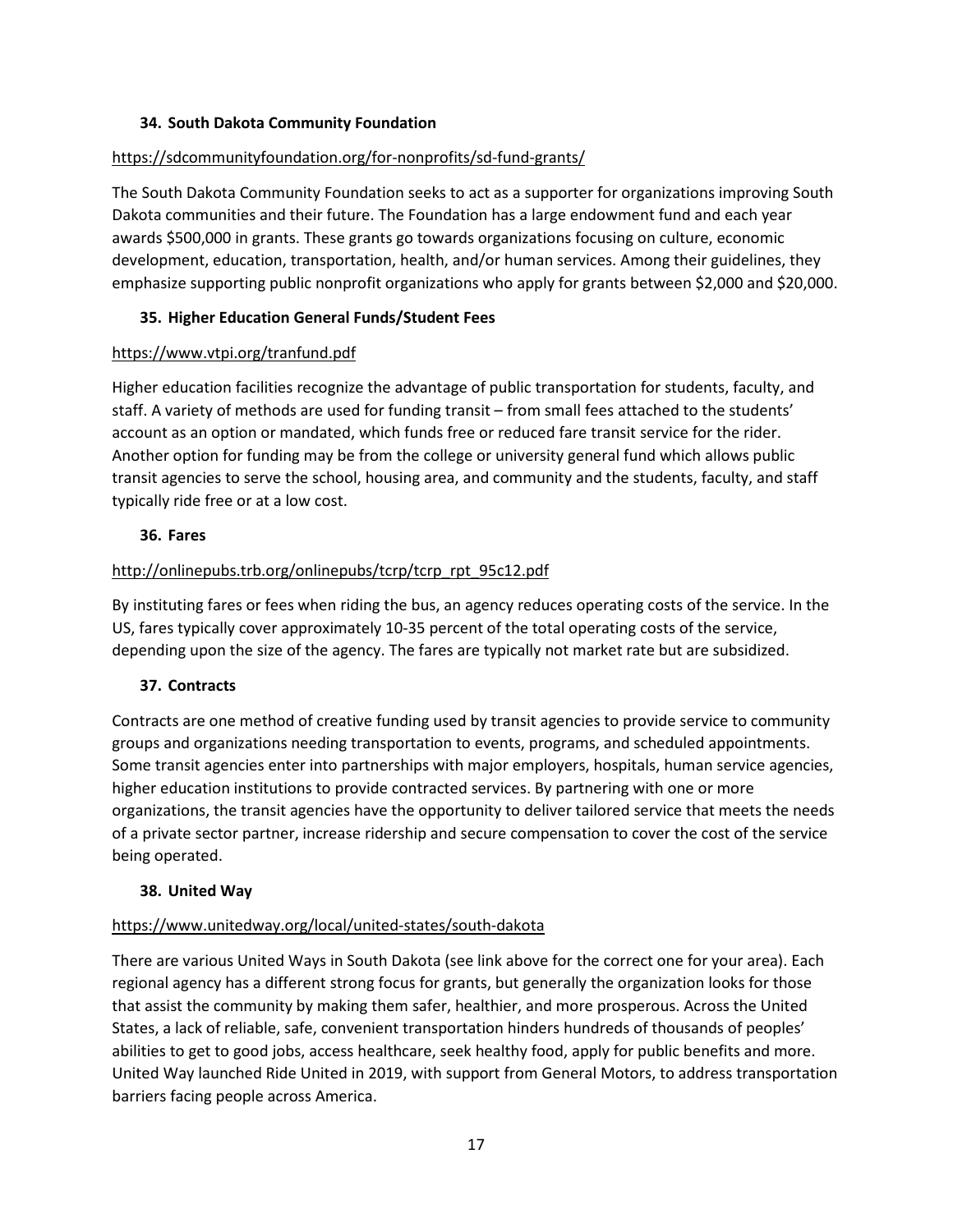Through Ride United, United Ways and 211s are partnering with communities to tackle this problem. Whether it's leveraging ride share partners like Lyft to schedule and dispatch free rides, providing financial assistance for car repairs and gas, or collaborating with community partners and policymakers to improve public transportation access — United Way is creating innovative solutions.

#### **39. Lease Revenues**

#### [http://www.votran.org/core/fileparse.php/5218/urlt/AlternateFundingStudy\\_Final.pdf](http://www.votran.org/core/fileparse.php/5218/urlt/AlternateFundingStudy_Final.pdf)

Agencies can lease out surplus space or land it owns. Often, this is in the form of parking facilities or a commercial space at stations.

#### **40. City/County General Fund**

#### <https://utcm.tti.tamu.edu/tfo/transit/summary.stm>

General funds can have an allotment for transit/transportation funding each budget cycle. These funds can come from various taxes and do have some variability. The amount of the funds is reliant on local resources and other priority projects.

#### **41. Donations**

Donations include contributions from individuals, businesses, charitable, or nongovernment organizations (NGOs) to help cover capital or operating costs.

#### **42. Employer contributions**

#### <https://utcm.tti.tamu.edu/tfo/transit/summary.stm>

There are several modes of employer contributions. There can be a tax assessed on employers in areas served by transit, usually on the gross payroll (payroll tax). This tax is not commonly directly collected by the agency but instead the state or city. The second form of contributions is a willing donation or monthly contribution that the employers give to the agency. This is beneficial to the employers as financing transit opens more potential employees. Additionally, this corporate philanthropy is a way for businesses to give to their community.

#### **43. Fundraising**

#### <https://ftp.dot.state.tx.us/pub/txdot-info/ptn/matching-funds-resource-guide.pdf>

Fundraising efforts can be varied and require substantial effort to reach out to the community and make the necessary connections, but fundraising can also be a large source of capital. Some efforts include seeking endowment funding; raising funds from private, charitable resources; selling regional bus advertising; and selling website advertising.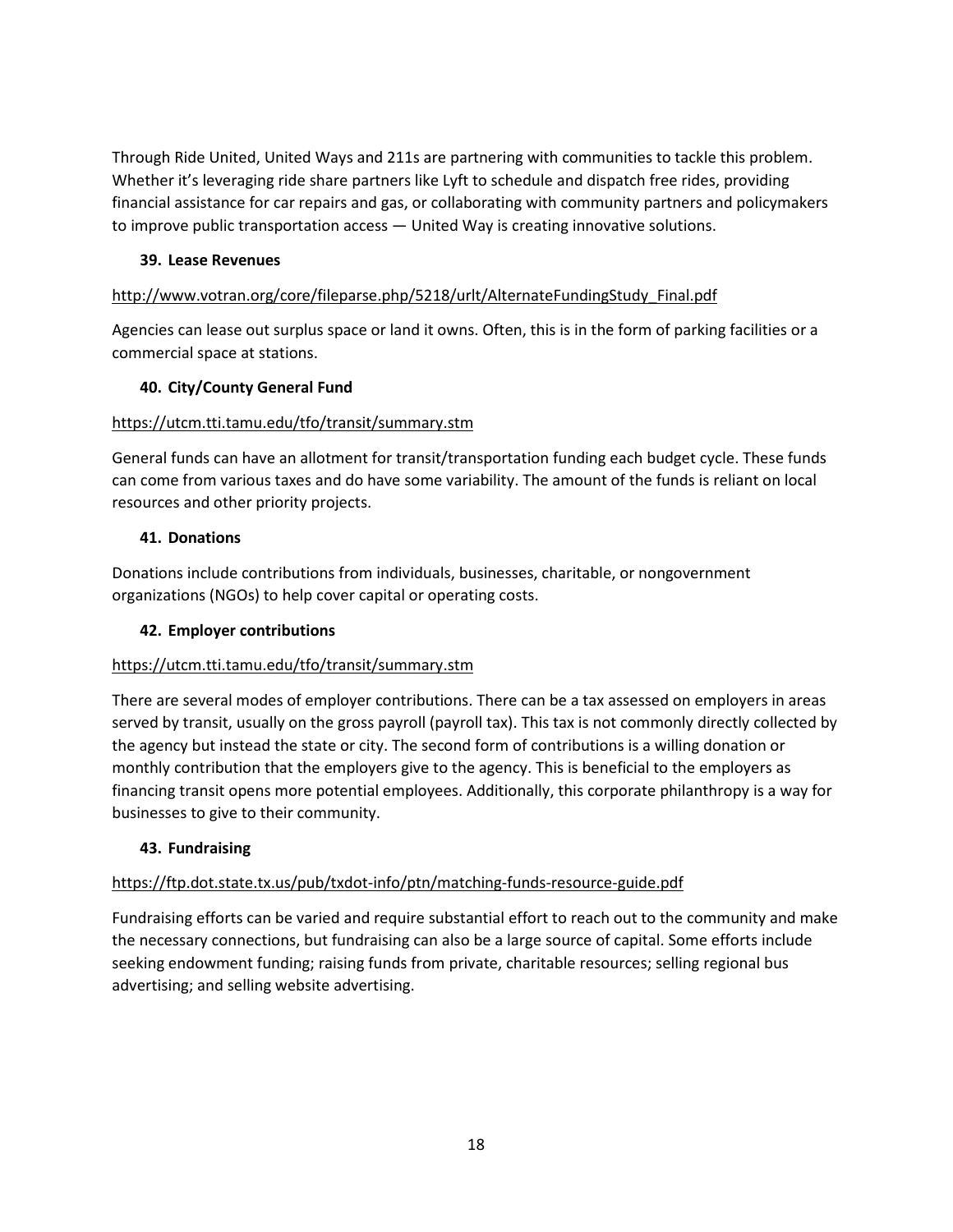#### **44. Bonds / Leasing (Lease Revenue Bonds)**

## [http://www.votran.org/core/fileparse.php/5218/urlt/AlternateFundingStudy\\_Final.pdf](http://www.votran.org/core/fileparse.php/5218/urlt/AlternateFundingStudy_Final.pdf)

Agencies often use Transit Lease Agreements for financing new vehicles. With this structure, the assets are leased from a lessor (often a municipal leasing entity) and the transit agency makes payments that are equal to the lessor's debt service. When the lease terminates, the agency adopts complete ownership of the assets previously leased.

## **45. Human Trafficking Awareness and Public Safety Initiative**

## [https://www.transit.dot.gov/regulations-and-programs/safety/human-trafficking-awareness-and](https://www.transit.dot.gov/regulations-and-programs/safety/human-trafficking-awareness-and-public-safety-initiative)[public-safety-initiative](https://www.transit.dot.gov/regulations-and-programs/safety/human-trafficking-awareness-and-public-safety-initiative)

As part of the Human Trafficking Awareness and Public Safety Initiative, FTA published two Notices of Funding Opportunity (NOFOs), each with \$2 million available in competitive grant funding[. Crime](https://www.transit.dot.gov/funding/applying/notices-funding/crime-prevention-and-public-safety-awareness-fy-2019-notice-funding)  [Prevention and Public Safety Awareness](https://www.transit.dot.gov/funding/applying/notices-funding/crime-prevention-and-public-safety-awareness-fy-2019-notice-funding) supports the development and facilitation of effective public safety awareness campaigns. [Innovations in Transit Public Safety](https://www.transit.dot.gov/funding/applying/notices-funding/innovations-transit-public-safety-fy-2019-notice-funding) supports research for solutions to address public safety in transit systems. Further selection criteria is available at the link above.

#### **46. Transportation Alternatives Program**

## [https://www.fhwa.dot.gov/environment/transportation\\_alternatives/](https://www.fhwa.dot.gov/environment/transportation_alternatives/)

The [Fixing America's Surface Transportation \(FAST\) Act](https://www.fhwa.dot.gov/fastact/) replaced the former Transportation Alternatives Program (TAP) with a set-aside of funds under the [Surface Transportation Block Grant Program](https://www.fhwa.dot.gov/specialfunding/stp/160307.cfm) (STBG). For administrative purposes, the Federal Highway Administration (FHWA) will refer to these funds as the TA Set-Aside. The TA Set-Aside authorizes funding for programs and projects defined as *transportation alternatives*, including on- and off-road pedestrian and bicycle facilities, infrastructure projects for improving non-driver access to public transportation and enhanced mobility, community improvement activities such as historic preservation and vegetation management, and environmental mitigation related to stormwater and habitat connectivity; recreational trail projects; safe routes to school projects; and projects for planning, designing, or constructing boulevards and other roadways largely in the right-of-way of former divided highways.

#### **47. Casino Revenue Tax**

#### <https://utcm.tti.tamu.edu/tfo/transit/summary.stm>

States (and municipalities within states) with a statewide lottery or legalized gambling may designate revenues generated through these activities for the provision of public transportation services.

#### **48. Sales Tax**

#### <https://utcm.tti.tamu.edu/tfo/transit/summary.stm>

General sales taxes are common funding sources for both local and regional transit services. They generally provide the greatest revenue yield and stability and are broadly accepted as a source of revenue for public transportation.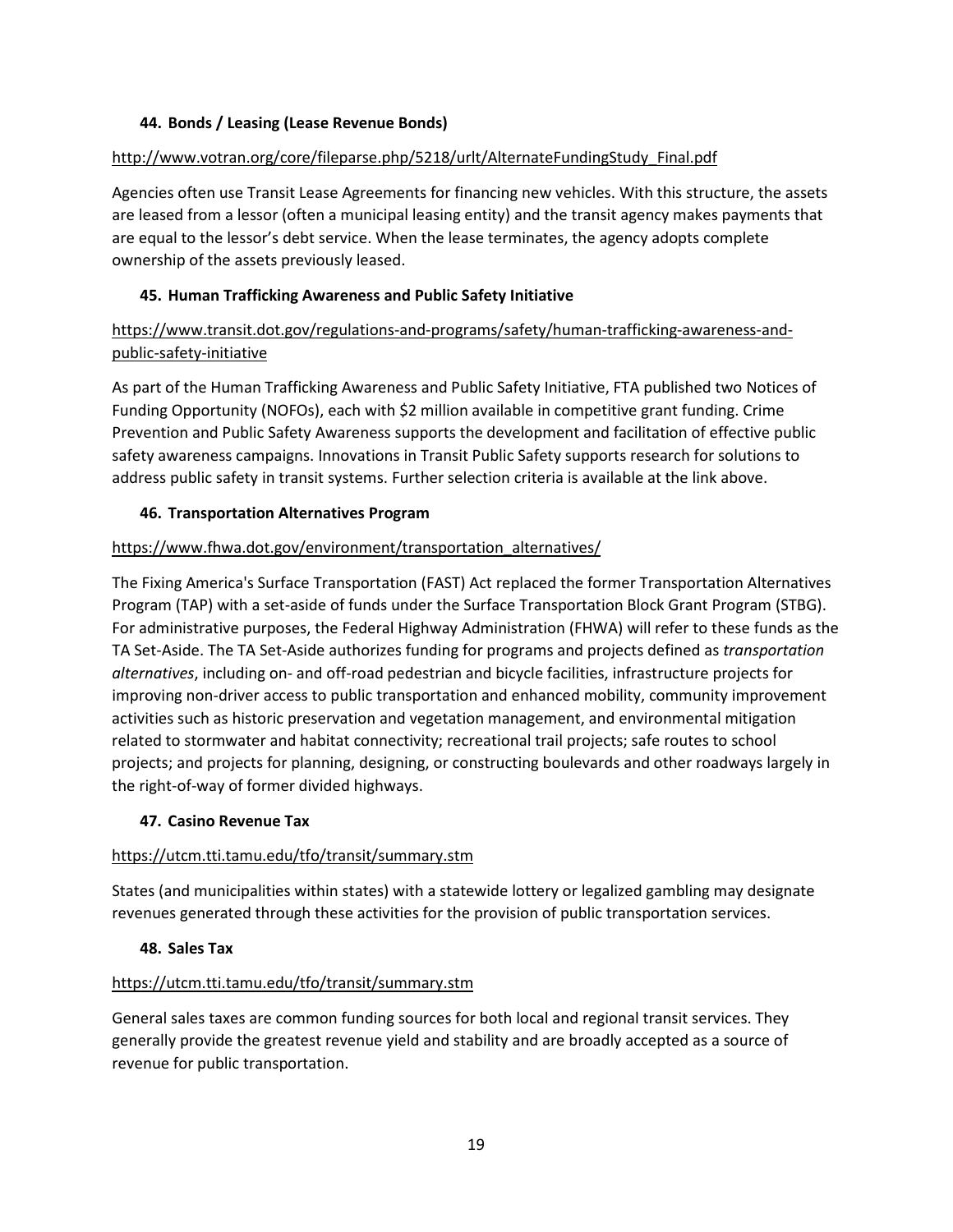#### **49. Cigarette / Alcohol Tax**

#### <https://utcm.tti.tamu.edu/tfo/transit/summary.stm>

Taxes levied on the sale of cigarettes are a common state revenue generating mechanisms and may also be employed by municipalities.

#### **50. Lottery Proceeds**

#### <https://lottery.sd.gov/beneficiaries/wherethefundsgo/>

States with a statewide lottery or legalized gambling may designate revenues generated through these activities for the provision of public transportation services.

#### **51. Rental Car Tax**

#### <https://utcm.tti.tamu.edu/tfo/transit/summary.stm>

Municipal and regional authorities may opt to use revenues from locally imposed taxes on the rental of vehicles to fund transit services. Vehicle rental companies are typically responsible for reporting and remitting these taxes to the regional authority. Similar taxes may also be levied on the leasing of vehicles, which generally take the form of a sales tax on the monthly lease payment.

#### **52. Vehicle Registration Fees/ License Fee**

#### <https://utcm.tti.tamu.edu/tfo/transit/summary.stm>

All states impose annual vehicle registration fees or other related fees. Vehicle registration fees are the second most common source of transportation program related revenues at the state level, as more than half of states raise more than a quarter of their dedicated transportation revenues with these mechanisms. The structure of these fees varies from state to state. Many impose a simple, flat fee per vehicle registered, while others vary the fee based on factors such as vehicle type, value, weight and age.

#### **53. Wheel Tax**

## [http://sdlegislature.gov/docs/interim/2009/documents/DOT6-23-](http://sdlegislature.gov/docs/interim/2009/documents/DOT6-23-09TransportationFundingAlternatives.pdf) [09TransportationFundingAlternatives.pdf](http://sdlegislature.gov/docs/interim/2009/documents/DOT6-23-09TransportationFundingAlternatives.pdf)

South Dakota currently allows for counties to asses a wheel tax of \$4.00 per wheel at a max of 4 wheels per vehicle. Currently, the majority of these funds go to maintaining roads and many are not at the maximum of \$4.00x4. If these are funds are increased, the difference could be applied to funding public transportation, both regional and municipal.

#### **54. Real-Estate Transfer Tax**

#### <https://utcm.tti.tamu.edu/tfo/transit/summary.stm>

These types of fees are generally levied on the sale of residential, commercial and industrial property. These fees may be levied at the state and local level and revenues are used for a variety of purposes, including transit services.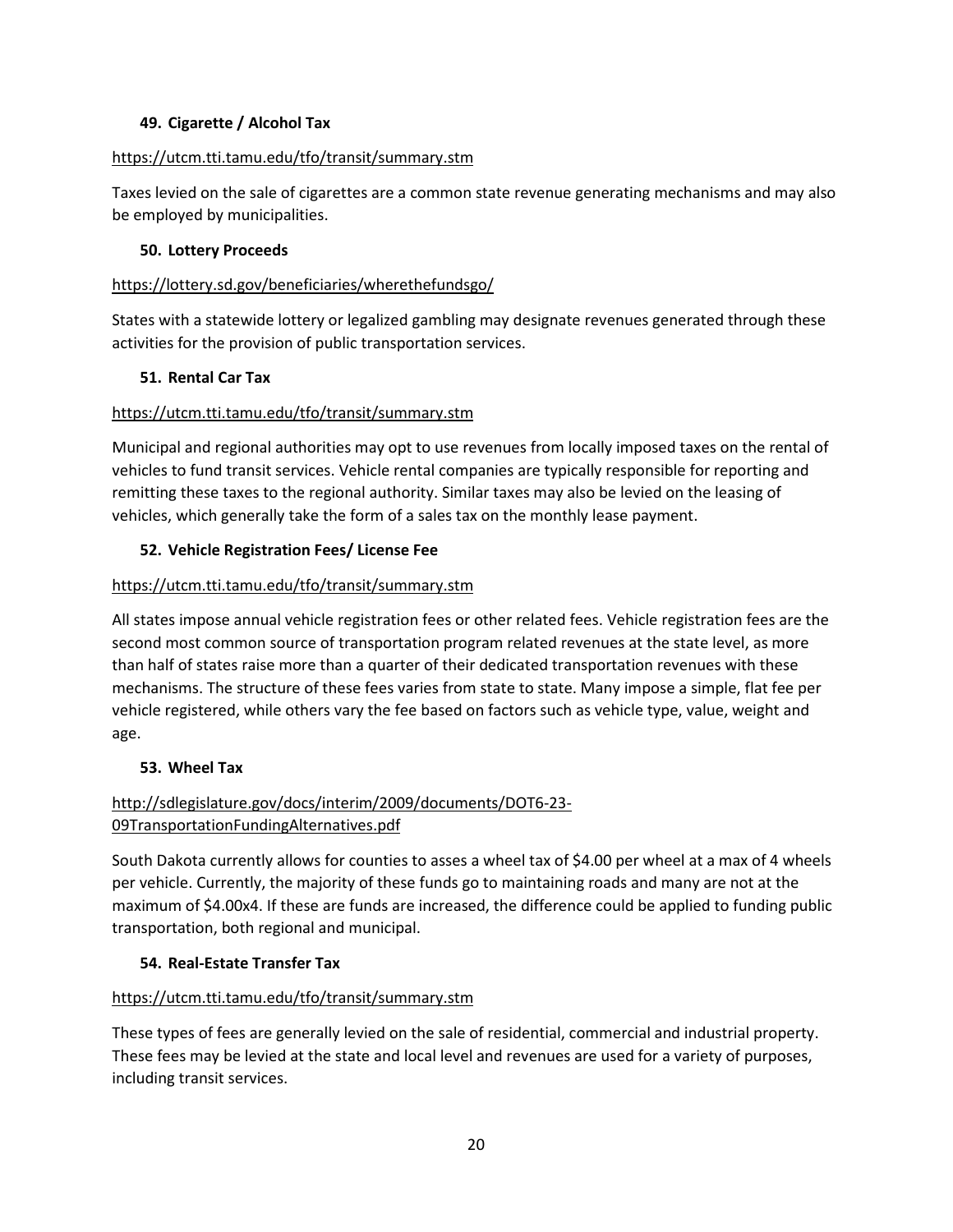#### **55. Property Tax**

Most municipal governments collect property taxes. In many jurisdictions a portion of property taxes are dedicated to public transit. These are relatively stable and easy to procure but may require a locality to raise the amount if the revenue collected does not already have an allotment for transit.

#### **56. Development Impact Fees**

#### [https://www.fhwa.dot.gov/ipd/fact\\_sheets/value\\_cap\\_development\\_impact\\_fees.aspx](https://www.fhwa.dot.gov/ipd/fact_sheets/value_cap_development_impact_fees.aspx)

Development Impact Fees are one-time charges levied by local governments on new development. They are charged to developers to help municipalities recover growth-related infrastructure and public service costs. They differ from other forms of value capture including special assessments and negotiated exactions, in that impact fees can be used to pay for off-site services such as local roads, schools, or parks. Development impact fees are typically determined through a formulaic process, rather than through negotiations as done for developer contributions. Development impact fees are used by local governments throughout the United States to fund transportation improvements.

#### **57. Storm Water Fees**

In many areas, a storm water fee is attached to new developments or annually to impervious structures to offset the cost of sprawl and provide drainage conduits and processing facilities. These fees can be used to fund public transit.

#### **58. Parking Fees/Tax**

Parking fees may be imposed to achieve several municipal goals including revenue generation, traffic management and mode shift. Local transit agencies may receive significant levels of funding for operations from the parking fees and parking fines levied by the city or other regional government or they may receive parking related revenues generated at facilities owned by the transit authority.

#### **59. Advertising**

A common source of revenue for transit providers is income from advertisements placed on vehicles, facilities and transit related materials such as schedules and maps. These revenues however, are generally modest.

#### **60. Local Sales Tax**

#### <https://utcm.tti.tamu.edu/tfo/transit/summary.stm>

Sales taxes are the most common source of funding for local and regional transit services. They generally provide the greatest revenue yield and stability and are broadly accepted as a source of revenue for public transportation.

#### **61. Hotel/Motel Tax**

#### <https://utcm.tti.tamu.edu/tfo/transit/summary.stm>